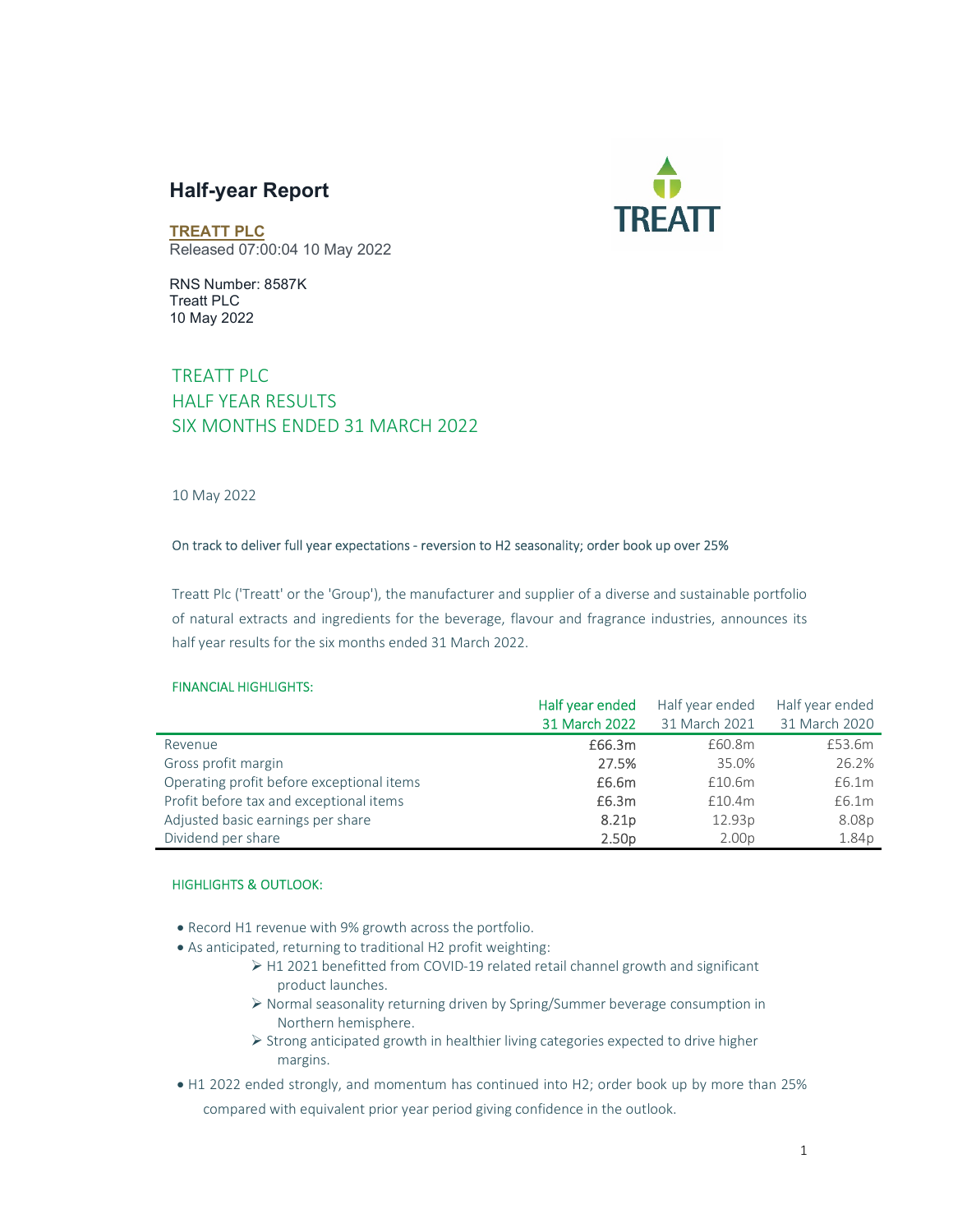- Revenue growth for full year now expected to exceed 15%; on track to deliver full year PBT market consensus of £21.7m<sup>1</sup>.
- Ongoing investment in the Group's capacity, people and innovation to deliver long-term growth.

### Commenting on the results, Group CEO, Daemmon Reeve, said:

"We continue to grow our revenue and have a very strong order book going into the second half of the financial year. The momentum we have in the business underlines the importance of the significant benefits we expect to gain from both investment in our people and the increased capabilities and capacity we will unlock from our new UK facility at Skyliner Way.

"Our established business model and track record of managing the input costs of our natural products has meant that we continue to deliver outstanding service for our customers and healthy returns for our shareholders, despite supply chain and other macro headwinds.

"Branded beverages are seen as affordable luxuries, and so we are well insulated against rising inflationary pressures and our strong order book gives us confidence that we are on track to perform in line with expectations for the full year."

<sup>1</sup> Treatt compiled consensus of four analyst forecasts for FY22 profit before tax and exceptional items.

### Analyst and investor conference call

A conference call for analysts and investors will be held at 9.00 a.m. today, 10 May 2022. For dial-in details, please contact MHP Communications at treatt@mhpc.com. A recording will be made available after the event.

In accordance with DTR 6.3.5 please find below the unedited full text of the half year results.

A copy of the half year results will be submitted to the National Storage Mechanism and will shortly be available for inspection at https://data.fca.org.uk/#/nsm/nationalstoragemechanism. It will also be available on the Treatt website at www.treatt.com/investor-relations.

### Enquiries:

| Treatt plc        | +44 (0)1284 702500      |
|-------------------|-------------------------|
| Daemmon Reeve     | Chief Executive Officer |
| Richard Hope      | Chief Financial Officer |
|                   |                         |
| Joint Brokers     |                         |
| Investec Bank Plc | +44 (0)20 7597 5970     |
| Patrick Robb      |                         |
| David Anderson    |                         |
|                   |                         |
| Peel Hunt IIP     | +44 (0) 20 7418 8900    |
| George Sellar     |                         |
| Andrew Clark      |                         |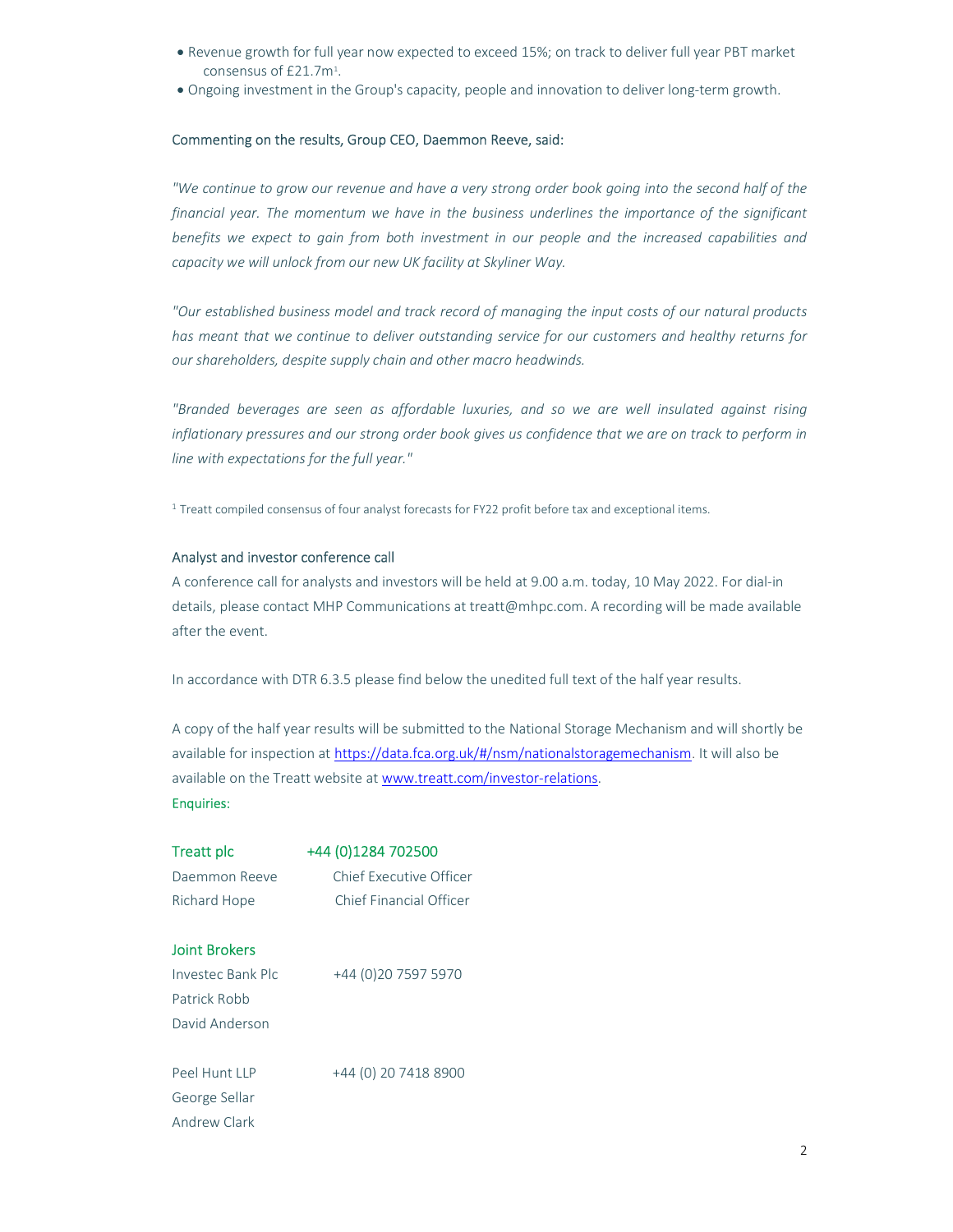Lalit Bose

### Financial PR

MHP Communications +44 (0) 20 3128 8789 / Treatt@mhpc.com Tim Rowntree Simon Hockridge Catherine Chapman

### About the Group

Treatt is a global, independent manufacturer and supplier of a diverse and sustainable portfolio of natural extracts and ingredients for the flavour, fragrance and multinational consumer product industries, particularly in the beverage sector. Renowned for its technical expertise and knowledge of ingredients, their origins and market conditions, Treatt is recognised as a leader in its field.

The Group employs over 400 staff in Europe, North America and Asia and has manufacturing facilities in the UK and US. Its international footprint enables the Group to deliver powerful and integrated solutions for the food, beverage and fragrance industries across the globe.

For further information about the Group, visit www.treatt.com.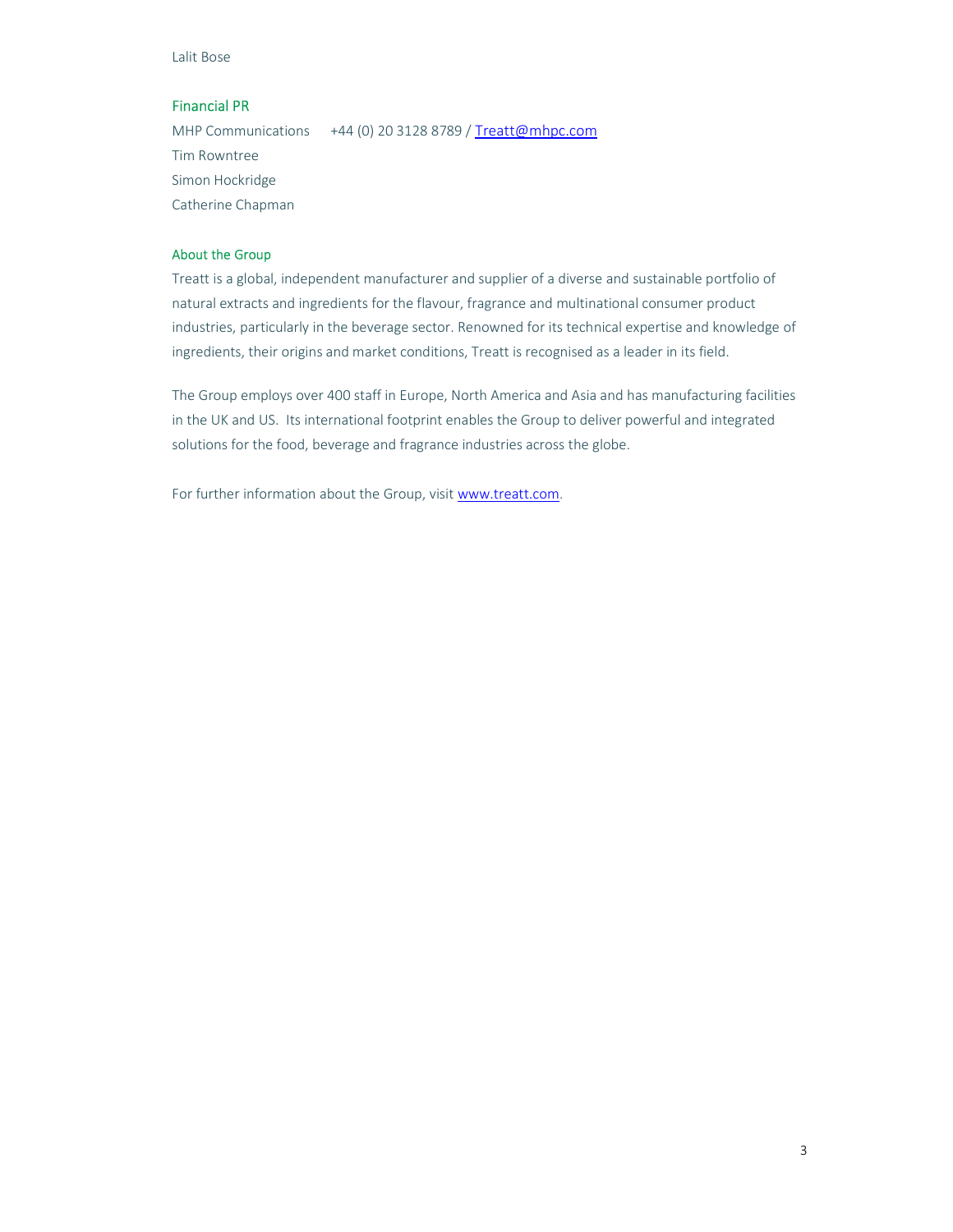# HALF YEAR RESULTS STATEMENT

### **Introduction**

The Group has delivered encouraging revenue growth, reporting results for the six months ended 31 March 2022 (the "Period") in line with the Board's expectations. As anticipated, and previously indicated, these results reflect a return to our normal H1/H2 profit weighting.

We saw material revenue growth in citrus, the Group's largest category by revenue, with the second and third largest categories, synthetic aroma and herbs, spices & florals, also performing particularly well. These three categories grew by a combined 17% over the comparable prior year period. This performance reflected both post-pandemic re-opening of on-trade channels together with some material new business wins.

Gross profit margins were lower in the Period (27.5% vs 35.0% in H1 2021), reflecting the COVID-19 impact on our H1/H2 weighting last year, as noted above. Alongside the growth in serving our customers' retail channels, H1 2021 also saw some very significant new product launches which further skewed the comparable prior year period's performance. As a comparison H1 2020 margins, which were more reflective of our usual weightings, were 26.2%.

As consumer appetite for natural, 'better for you' products continues, our healthier living categories (tea, health & wellness and fruit & vegetables) have driven much of the Group's growth in recent years, and it is encouraging to see the Group's other core categories reporting good performances over the Period, demonstrating the diversity and resilience across the breadth of the business.

Order books are at record levels, and we continue to win new business across a wide range of products. With distinct strategies for each of our product categories driving the ongoing investment in both our capacity and technical capabilities, the Group is well-positioned to deliver future growth and target new opportunities to meet customers' evolving needs across a number of growing addressable markets. As well as the strong H2 order book for our healthier living categories, momentum in citrus, synthetic aromas and herbs, spices & florals looks set to deliver continued growth in H2.

### Strategic focus

The Group's core citrus category remains an important focus for the Group with key territories such as China offering material opportunities for growth. Importantly, we continue to see good growth in more sophisticated, higher value citrus offerings where we are providing bespoke solutions for our beverage clients, thereby continuing to drive improved margin performance in this category which we see continuing into H2 and beyond.

The sustained growth in the alcoholic and non-alcoholic 'ready-to-drink' cocktail market continues to steer our opportunity pipeline as our concerted drive towards value-add products and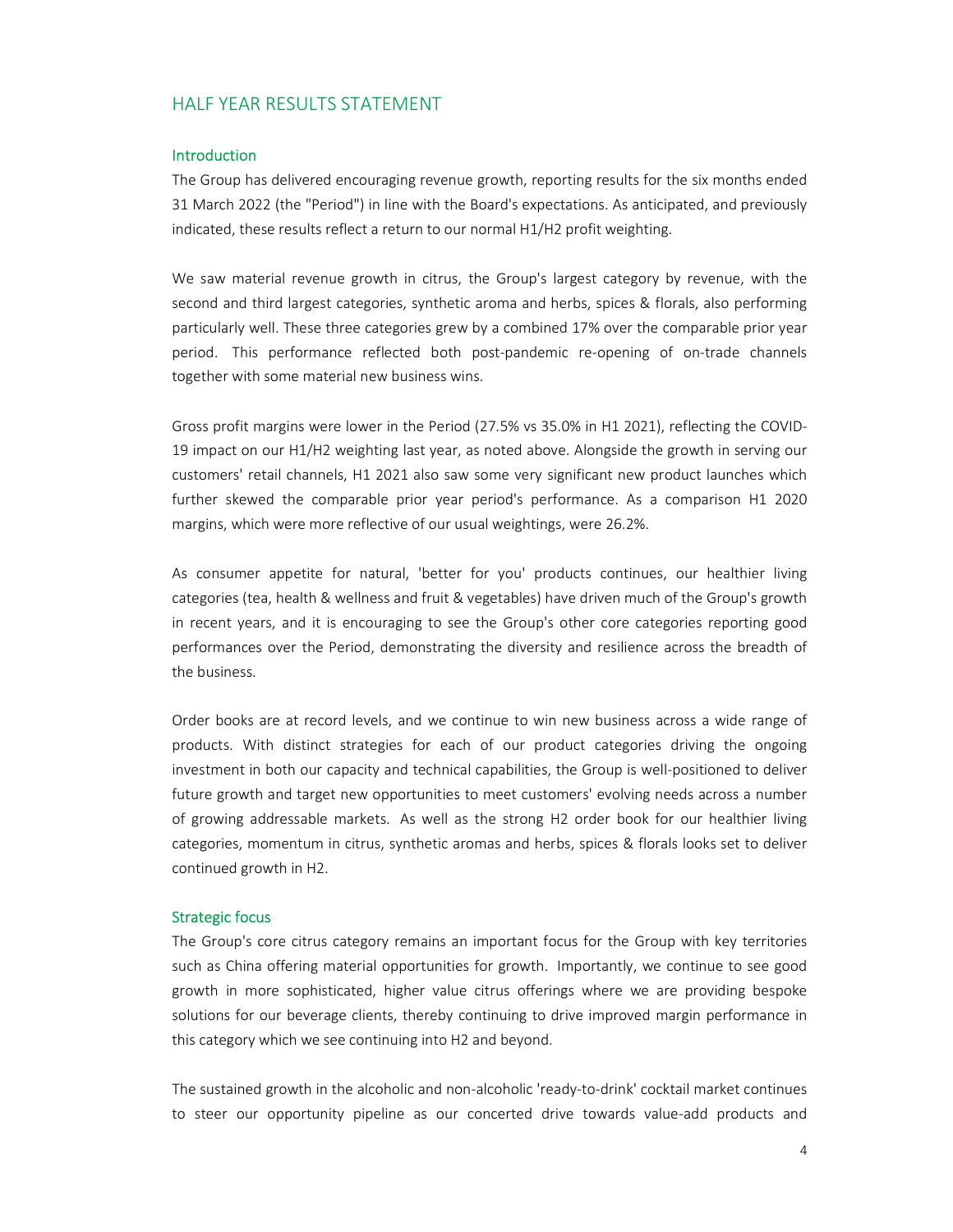nutritional-led innovation puts Treatt in a strong position to partner with customers as they seek to differentiate their brands with authentic, premium extracts.

With our focus on premiumisation in the beverage market we remain excited about the potential for our coffee category over the next few years. Whilst not material in the Period, we expect this category to be reported separately at the full year given we now have a number of new contracts which we expect will gain traction in H2.

We are pleased with the progress our new China subsidiary is making, in currently difficult circumstances. This continues to be an important strategic priority for the Group as we build a strong pipeline in the Asia Pacific region.

### Further evolution of the management team

In December 2021 Wolfgang Tosch joined as our new Chief Innovation Officer to lead our investment and growth from strategic R&D over the next few years. We are also pleased to announce that Helen Pizzie will join as our new Global Technology Officer in August 2022 to augment the Group's IT strategy, ensuring that we are well placed to deliver growth both efficiently and effectively.

With Richard Hope retiring on 30 June 2022 having served as Chief Financial Officer for 19 years, we are looking forward to Ryan Govender joining us on 23 May 2022, which will allow for an appropriate transition and handover.

### Environmental, Social and Corporate Governance (ESG)

We remain fully committed to creating sustainable value for all stakeholders and to improving both how we track and report progress in this area. ESG is synonymous with Treatt's values and we will be reporting on Scope 3 emissions for the first time at the full year which will enable us to put in place appropriate metrics and targets. Over 75% of our sales, and over 90% of our purchases, are of natural products and our largest product category (citrus) is entirely derived from by-products which might otherwise go to waste. We are working with experienced ESG consultants to develop our global sustainability strategy which is already being embedded at the heart of our decision-making, to positively impact our business.

### Category developments

### **Citrus**

The Group's strategy to diversify away from minimally processed citrus towards more value-added ingredients resulted in a strong performance from our largest category. Citrus represented 47% of Group revenue in the Period (H1 2021: 44%) with revenue growth of 15%. Orange oil and lime oil raw material prices reached record highs, whilst lemon oil prices were somewhat subdued. This category is expected to continue to perform well in H2.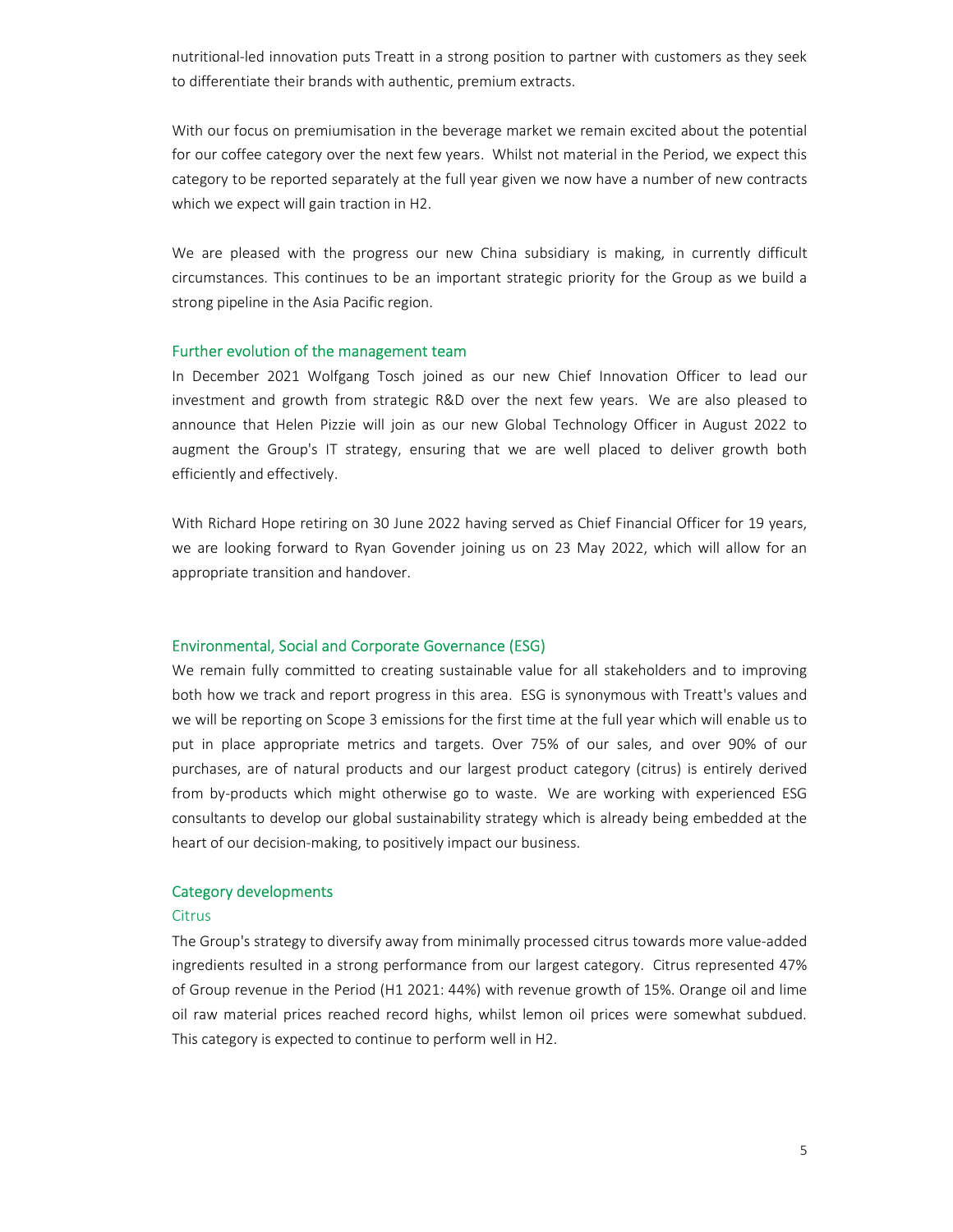### Synthetic aroma

Whilst almost 80% of the Group's revenue in the last financial year came from natural products, the Group's important synthetic aroma category also continues to perform well. We are meeting the rapidly growing needs of consumers in a number of areas including the provision of important molecules to form flavours for alternative proteins. Revenue from aroma and speciality high impact ingredients grew by a very encouraging 20% in the Period. This is our second largest product category, representing 20% of Group revenue (H1 2021: 18%). Growth within this category has benefitted from increased partnering with key customers and also our long-standing supply partnership with Endeavour/Robinson Bros, in some cases offering an effective alternative to in-house production. Our procurement expertise and manufacturing capability provides cost, supply chain and quality advantage to our customers which will be further enhanced as we move manufacturing to our new UK state-of-the-art facility in 2022 and 2023.

### Herbs, spices & florals (HSF)

The HSF category consists of a wide range of both traded and manufactured essential oils including key beverage ingredients. Many of these products suffered during the period impacted by COVID-19 as different parts of the world were impacted at differing times. The reopening of many markets, Japan being an important example, has resulted in this category performing well in the Period, with revenue growth of 23% and representing 10% of revenue in the Period (H1 2021: 9%).

### Health & wellness

Our health & wellness category has shown double-digit growth for several years now and continues to perform well as demand for lower calorie beverages, in particular, continues to grow. This category represents 8% of Group revenue (H1 2021: 8%), with further growth of 10% compared with H1 2021. Our technical expertise and proven extraction capability to deliver solutions in the complex area of sugar reduction science continues to perform well.

### Fruit & vegetables

Our fruit & vegetables category is a range of natural 'from the named food' extracts which lend themselves very well to a wide range of largely premium beverage applications and the demand from health-conscious consumers favouring products that promote clean-label ingredients. This category reported growth of 7% compared with H1 2021 and represented 10% of revenue in the Period (H1 2021: 10%). Mango, pineapple and kiwi were amongst the products that performed particularly strongly in the Period. H2 is likely to see further progress from this category as the Northern Hemisphere beverage season gains momentum, as evidenced by the strength of our order book for this category.

### Tea

Following an incredibly strong performance in H1 2021, which included some sizeable new product launches, revenue in this category (which includes coffee until it becomes material) eased back as expected, being 41% down on the prior year. However, we anticipate a much stronger performance from this category in H2 driven by iced and hard tea consumption in North America.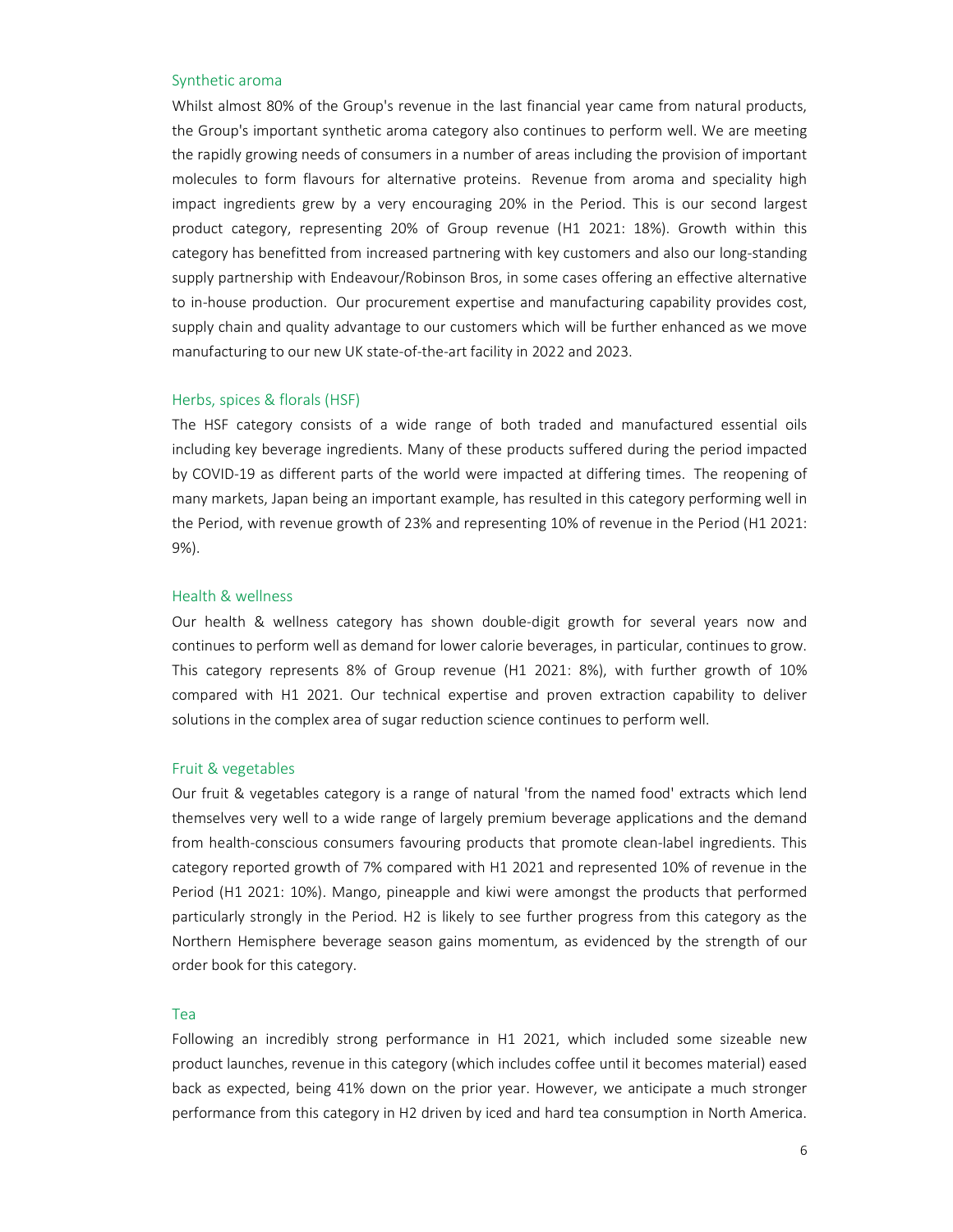Our natural and authentic tea solutions represented 6% of Group revenue in the Period (H1 2021: 11%).

### Coffee

The Group's investment in premium natural coffee extracts has been driven by strong demand from existing and new customers for high quality extracts which deliver the authentic flavour and aroma of freshly brewed coffee. Whilst revenue from this category was not material in the Period, we now have contracts and orders placed totalling almost £2m.

### Geographical markets

Following a strong performance in the last financial year, revenue in Europe has continued to perform very well with growth of 33% in the Period, representing 25% of Group revenue (H1 2021: 21%). Of particular note was the strong performance in established markets such as Germany and Ireland, driven by our health & wellness, citrus and synthetic aroma categories.

Revenue attributable to UK customers represented 7% of Group revenue in the Period, consistent with H1 2021 and growing by a solid 7%. Our UK business is also seeing increasing volumes from a number of strategic partnerships within our synthetic aroma category and new business wins in the 'make or buy' outsourcing arena. Citrus has also performed well in the UK during the Period.

Following the establishment of our China subsidiary, which commenced trading in July 2021, China now represents a significant geographical opportunity, contributing 5% of Group revenue with growth of 6% in the Period. This has been achieved against a difficult backdrop, with large parts of China still being significantly impacted by COVID restrictions. Our confidence in the longer-term outlook for our business in China remains undiminished.

The US represented 36% of Group revenue in the Period (H1 2021: 45%). In H1 2021, the US market benefitted from strong growth in retail demand due to COVID-19, with a higher than usual number of significant product launches. Therefore, with much of the comparative period growth having been realised in our US market, revenue in this territory fell 13% compared with H1 2021, but we expect this to rebound materially in H2 as demand for the higher margin healthier living categories takes effect.

### Capital Investment Programme

We are delighted to report that having opened our new UK facility to office-based and technical staff last year, we remain on course to transition most of our manufacturing activities to the new facility over the next few weeks. The final transition to the new site, involving our most complex manufacturing processes, is on course to be completed by the middle of 2023. We now expect that the final costs incurred in relation to the UK site investment and relocation will be approximately £46m-£47m, being 5-6% higher than previously advised as a result of inflationary cost pressures and some higher than originally expected commissioning expenses. Three years post completion, we expect to be generating a 10-15% return on investment ('ROI') from this site. We believe the UK facility, along with our recently expanded US facility, will provide Treatt with the platform needed to support its ambitious growth plans.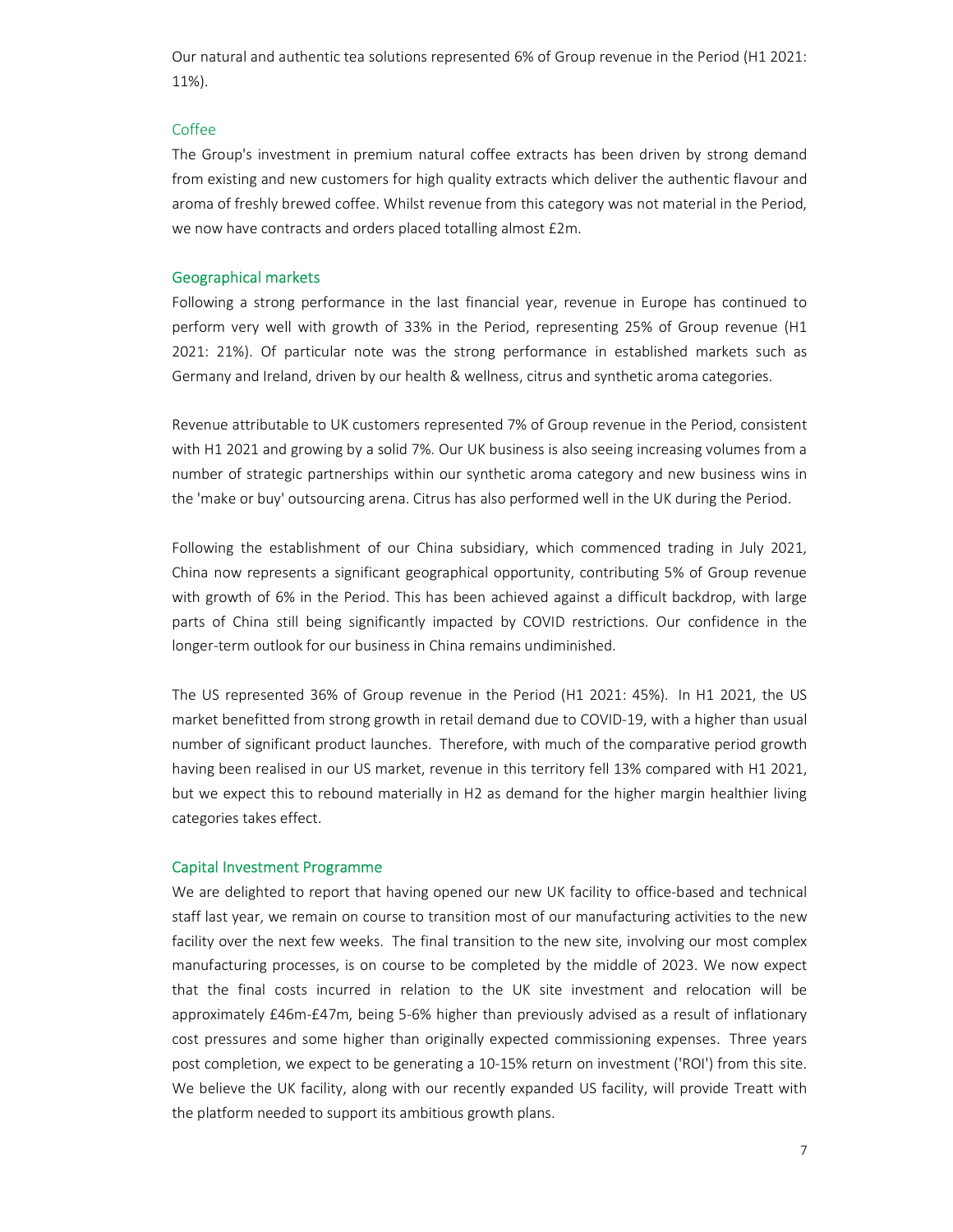### Financial review

Revenue for the Period grew by 9.0% to a H1 record of £66.3m (H1 2021: £60.8m) with the resulting profit before tax (excluding a net exceptional gain of £2.6m; H1 2021: £0.7m expense) falling by 38.9% to £6.3m (H1 2021: £10.4m). Over the last two years, first half revenues have grown by 23.7% with growth derived from each of the Group's product categories, the breadth and relevance of our innovative range of solutions continuing to result in material new wins with both new and existing customers.

As a result of the stronger performance coming from the faster growing, higher margin valueadded categories, the overall gross margin was materially higher in H1 2021 at 35.0%. In contrast, the more traditional representation of lower margin categories during 2022 H1 reflected in the gross margin of 27.5%, compared to H1 2020 gross margins of 26.2% (H1 2020 being the latest H1 period with our traditional weighting).

Operating costs increased by 8.9% to £11.7m (H1 2021: £10.7m) with almost all of this increase relating to higher payroll costs. The Group has strategically grown its employee numbers by 15% over the last year to position the business for exciting growth as our capacity in the UK comes onstream and to leverage our recent capacity increases in the USA. Whilst there is likely to be an impact from wage inflation in future financial years, wage costs for the current financial year were set in mid-2021 and are in line with our expectations.

Exceptional items in the Period related to the gain on the disposal of our 'old' UK premises, which resulted in a net gain on disposal of £3.3m. As with last year, additional one-off costs relating to the relocation to the new UK facility that do not fall to be capitalised, including project management and parallel running costs of the new and current sites, have been incurred totalling £0.7m (H1 2021: £0.7m). These combined resulted in a net exceptional gain of £2.6m (H1 2021: £0.7m expense).

The Group has a hedging strategy in place which aims to offset the impact on gross margins caused by movements in foreign exchange rates between the original purchase of largely dollardenominated inventory and the ultimate cash receipt from the sale to customers. The effect of movements in foreign exchange rates in the Period from this strategy was a net adverse FX impact on the half year results in the order of £0.6m (H1 2021: £0.4m favourable).

Reported profit for the Period of £7.7m represents a 6.7% increase against the comparable period last year, with basic adjusted earnings per share falling by 36.5% to 8.21p (H1 2021: 12.93p).

### Cash flow

The first half of our financial year resulted in net cash outflow from operations of £6.8m (H1 2021: £4.5m inflow). During the Period £6.7m of capital expenditure was incurred, £2.9m of which related to the new UK facility.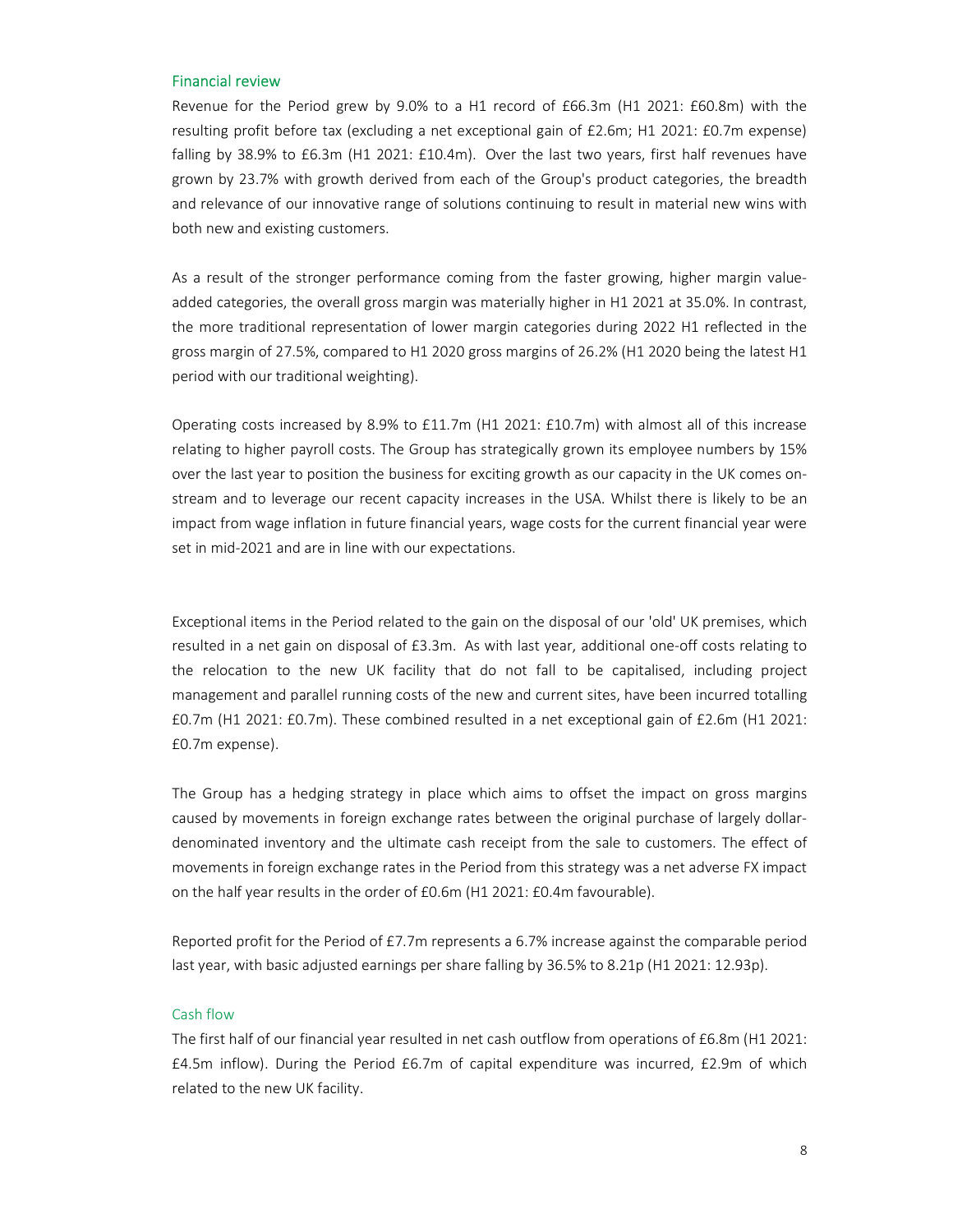The working capital outflow for the Period of £15.1m was a combination of an increase in trade and other receivables of £5.5m and a strategic increase in inventory of £9.7m. The receivables increase reflected a strong finish to trading for the half year whilst the increase in inventories was caused by inventory build, required to meet the strong order book in H2, and higher raw material prices for some key ingredients, in particular orange oil which is at an all-time high.

### Balance sheet

Predominantly as a consequence of the working capital outflow in H1, the Group's funding position moved to a net debt balance of £19.8m as at 31 March 2022, which compare with £9.1m at the beginning of the Period. This was made up of gross cash of £4.9m, bank loans and borrowings of £24.3m and net lease liabilities of £0.4m. The Group has borrowing facilities of £5.4m which remained undrawn at the Period end, together with an undrawn accordion facility of £6.5m.

The UK final salary pension scheme, which has been closed to both new entrants and future accruals for many years, benefitted from an increase in the discount rate applied to the liabilities of the scheme. As a result, under the accounting standard IAS 19, the post-employment benefits liability in the balance sheet decreased from £6.8m to £3.9m in the Period. The Company has also reached agreement with the trustees to maintain the current level of annual contributions at £450k p.a. for the next three years.

### Dividend

Consistent with our interim dividend policy in prior years, the interim dividend is determined as approximately one-third of the previous year's total dividend. Consequently, the Board has declared an increase to the interim dividend of 25.0% to 2.50 pence per share (2021 interim dividend: 2.00 pence per share) reflecting our confidence in the future, which will be payable on 11 August 2022 to all shareholders on the register at close of business on 1 July 2022.

### **Outlook**

With the order book at record levels, being up by more than 25% as compared with a year ago, there is strong momentum building for H2. In particular, we are expecting a strong performance from our healthier living categories of tea, fruit & vegetables and health & wellness to deliver both revenue and margin growth in H2.

Consequently, the Board is confident that the pipeline of orders and opportunities will result in revenue growth for the full year now exceeding 15% and that profit before tax and exceptional items for the current financial year will be in line with the current market consensus<sup>1</sup> of £21.7m.

 $1$  Treatt compiled consensus of four analyst forecasts for FY22 profit before tax and exceptional items.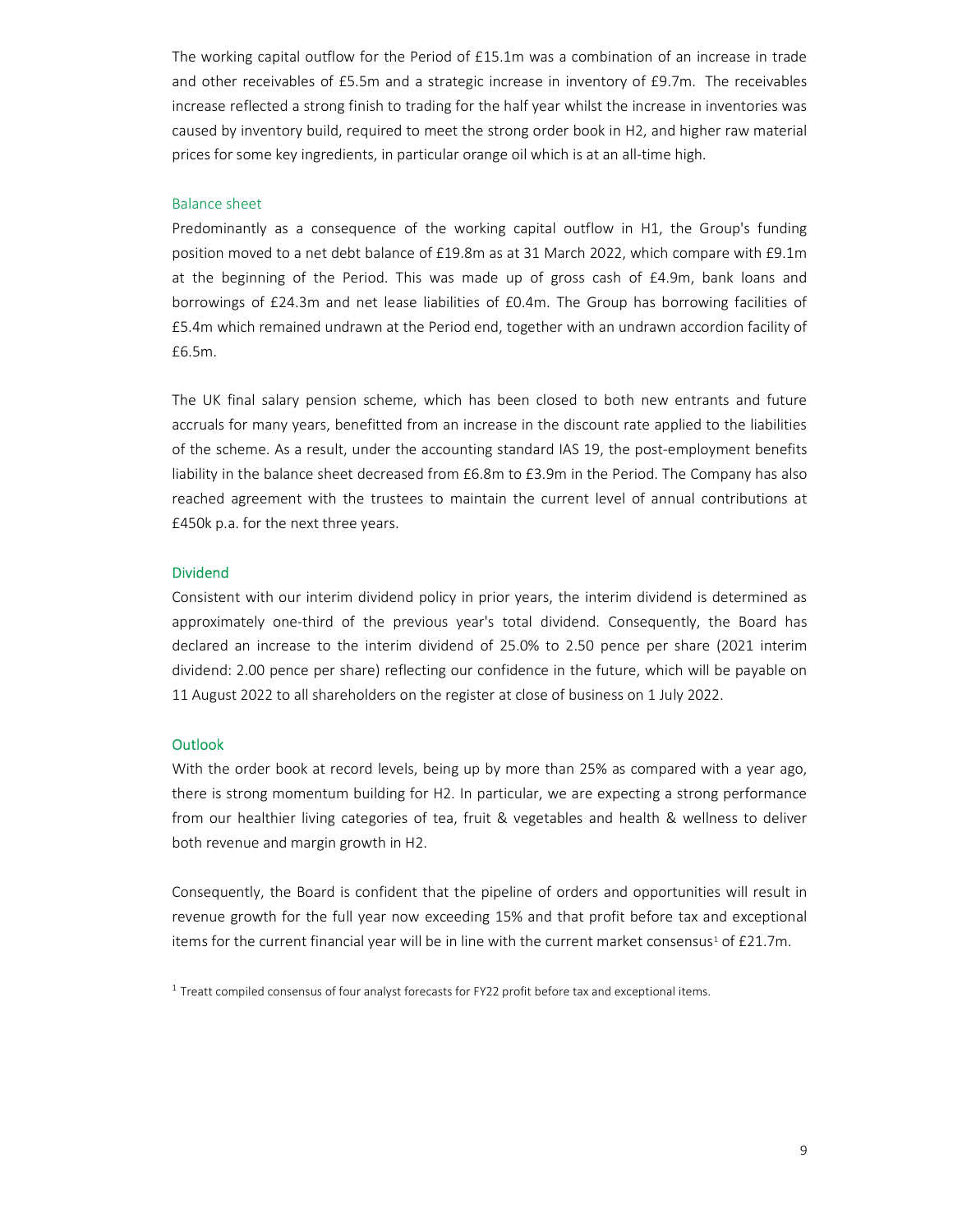# TREATT PLC HALF YEAR FINANCIAL STATEMENTS CONDENSED GROUP INCOME STATEMENT

# for the six months ended 31 March 2022

|                                                        |                | Six months to                              |                    |              | Six months to<br>31 March 2021 (unaudited) |                    |              |  |
|--------------------------------------------------------|----------------|--------------------------------------------|--------------------|--------------|--------------------------------------------|--------------------|--------------|--|
|                                                        |                | 31 March 2022 (unaudited)<br><b>Before</b> |                    |              |                                            | <b>Before</b>      |              |  |
|                                                        |                | exceptional                                | <b>Exceptional</b> |              | exceptional                                | <b>Exceptional</b> |              |  |
|                                                        |                | items                                      | items              | <b>Total</b> | items                                      | items              | <b>Total</b> |  |
|                                                        | <b>Notes</b>   | £'000                                      | £'000              | £'000        | £'000                                      | £'000              | £'000        |  |
| Revenue                                                | $\overline{7}$ | 66,283                                     |                    | 66,283       | 60,827                                     |                    | 60,827       |  |
| Cost of sales                                          |                | (48,036)                                   | $\overline{a}$     | (48,036)     | (39, 540)                                  |                    | (39, 540)    |  |
|                                                        |                |                                            |                    |              |                                            |                    |              |  |
| Gross profit                                           |                | 18,247                                     | $\overline{a}$     | 18,247       | 21,287                                     |                    | 21,287       |  |
| Administrative                                         |                | (11,668)                                   |                    | (11,668)     | (10, 719)                                  |                    | (10, 719)    |  |
| expenses<br>Relocation                                 |                |                                            |                    |              |                                            |                    |              |  |
| expenses                                               | 8              |                                            | (709)              | (709)        |                                            | (699)              | (619)        |  |
|                                                        |                |                                            |                    |              |                                            |                    |              |  |
| Operating profit <sup>1</sup>                          |                | 6,579                                      | (709)              | 5,870        | 10,568                                     | (699)              | 9,869        |  |
| Gain on                                                | 8              |                                            | 3,323              | 3,323        |                                            |                    |              |  |
| property sale                                          |                |                                            |                    |              |                                            |                    |              |  |
| Finance income                                         |                | 9                                          |                    | 9            | 11                                         |                    | 11           |  |
| Finance costs                                          |                | (250)                                      | $\overline{a}$     | (250)        | (199)                                      |                    | (199)        |  |
|                                                        |                |                                            | $\overline{a}$     |              |                                            |                    |              |  |
| Profit before<br>taxation                              |                | 6,338                                      | 2,614              | 8,952        | 10,380                                     | (699)              | 9,681        |  |
| Taxation                                               | 9              | (1, 384)                                   | 109                | (1, 275)     | (2,610)                                    | 124                | (2,486)      |  |
| Profit for the period<br>attributable to owners of the |                | 4,954                                      | 2,723              | 7,677        | 7,770                                      | (575)              | 7,195        |  |
| Parent Company                                         |                |                                            |                    |              |                                            |                    |              |  |
|                                                        |                |                                            |                    |              |                                            |                    |              |  |
| Earnings per share<br>attributable to equity           |                |                                            |                    |              |                                            |                    |              |  |
| holders of the Parent                                  |                |                                            |                    |              |                                            |                    |              |  |
| Company                                                |                | Adjusted <sup>2</sup>                      |                    | Statutory    | Adjusted <sup>2</sup>                      |                    | Statutory    |  |
| <b>Basic</b>                                           | 11             | 8.21p                                      |                    | 12.72p       | 12.93p                                     |                    | 11.97p       |  |
| Diluted                                                | 11             | 8.12p                                      |                    | 12.59p       | 12.79p                                     |                    | 11.84p       |  |

 $1$  Operating profit is calculated as profit before the gain made the property sales, net finance costs and taxation.

 $^2$  All adjusted measures exclude exceptional items and the related tax effect, details of which are given in note 8.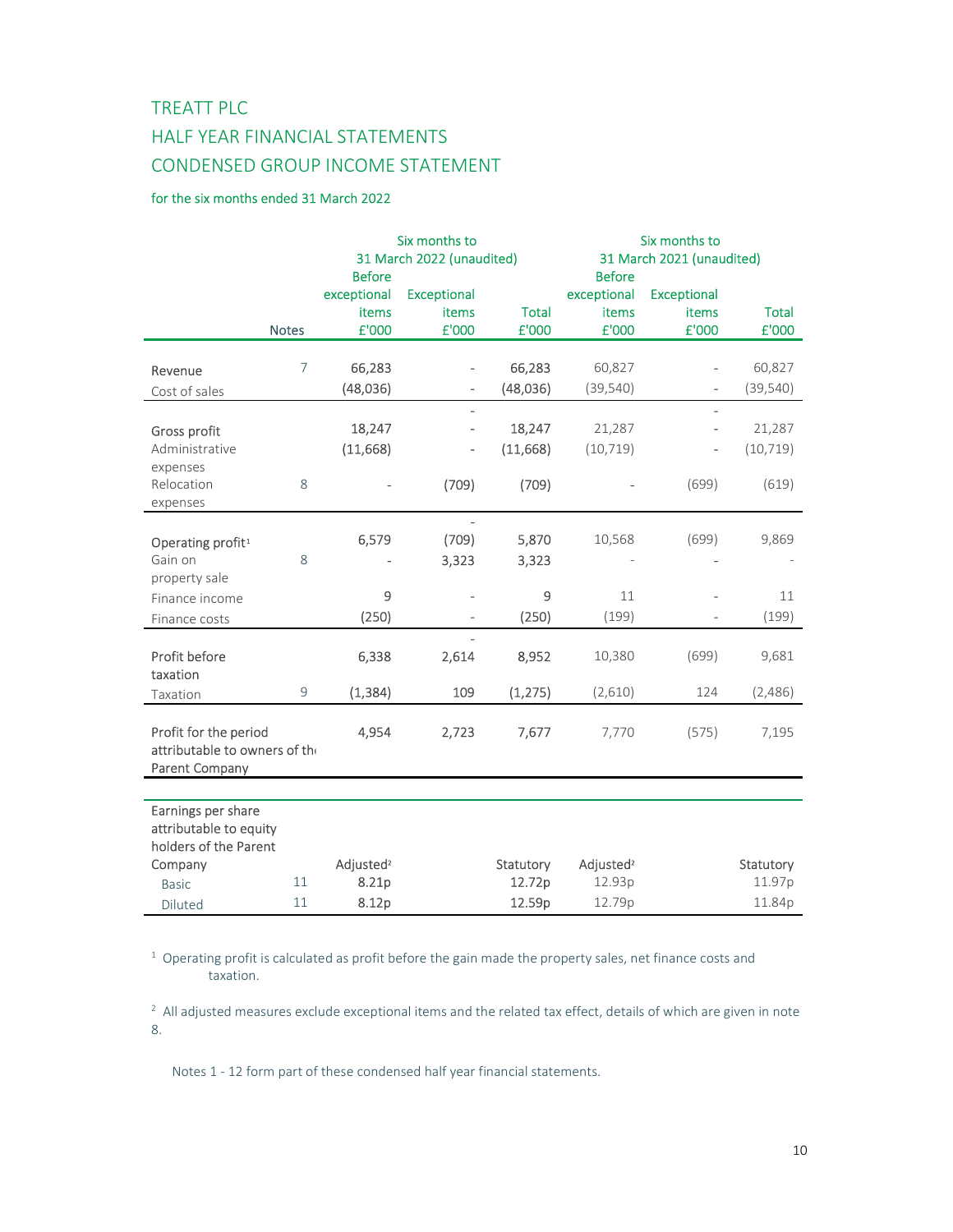# for the six months ended 31 March 2022

|                                                                      | Six months to | Six months to |
|----------------------------------------------------------------------|---------------|---------------|
|                                                                      | 31 March      | 31 March      |
|                                                                      | 2022          | 2021          |
|                                                                      | (unaudited)   | (unaudited)   |
|                                                                      | £'000         | £'000         |
| Profit for the period attributable to owners of the Parent Company   | 7,677         | 7,195         |
| Items that may be reclassified subsequently to profit or loss:       |               |               |
| Currency translation differences on foreign currency net investments | 1,325         | (2,947)       |
| Current tax on foreign currency translation differences              | 7             | 5             |
| Fair value movement on cash flow hedges                              | 149           | 51            |
| Deferred tax on fair value movement                                  | (28)          | (13)          |
|                                                                      |               |               |
|                                                                      | 1,453         | (2,904)       |
|                                                                      |               |               |
| Items that will not be reclassified subsequently to profit or loss:  |               |               |
| Actuarial gain on defined benefit pension scheme                     | 2,729         | 2,333         |
| Current tax on pension liability                                     |               | 29            |
| Deferred tax on actuarial gain or loss                               | (682)         | (1,029)       |
|                                                                      | 2,047         | 1,333         |
|                                                                      |               |               |
|                                                                      |               |               |
| Other comprehensive income/(expense) for the period                  | 3,500         | (1, 571)      |
|                                                                      |               |               |
| Total comprehensive income for the period attributable               |               |               |
| to owners of the Parent Company                                      | 11,177        | 5,624         |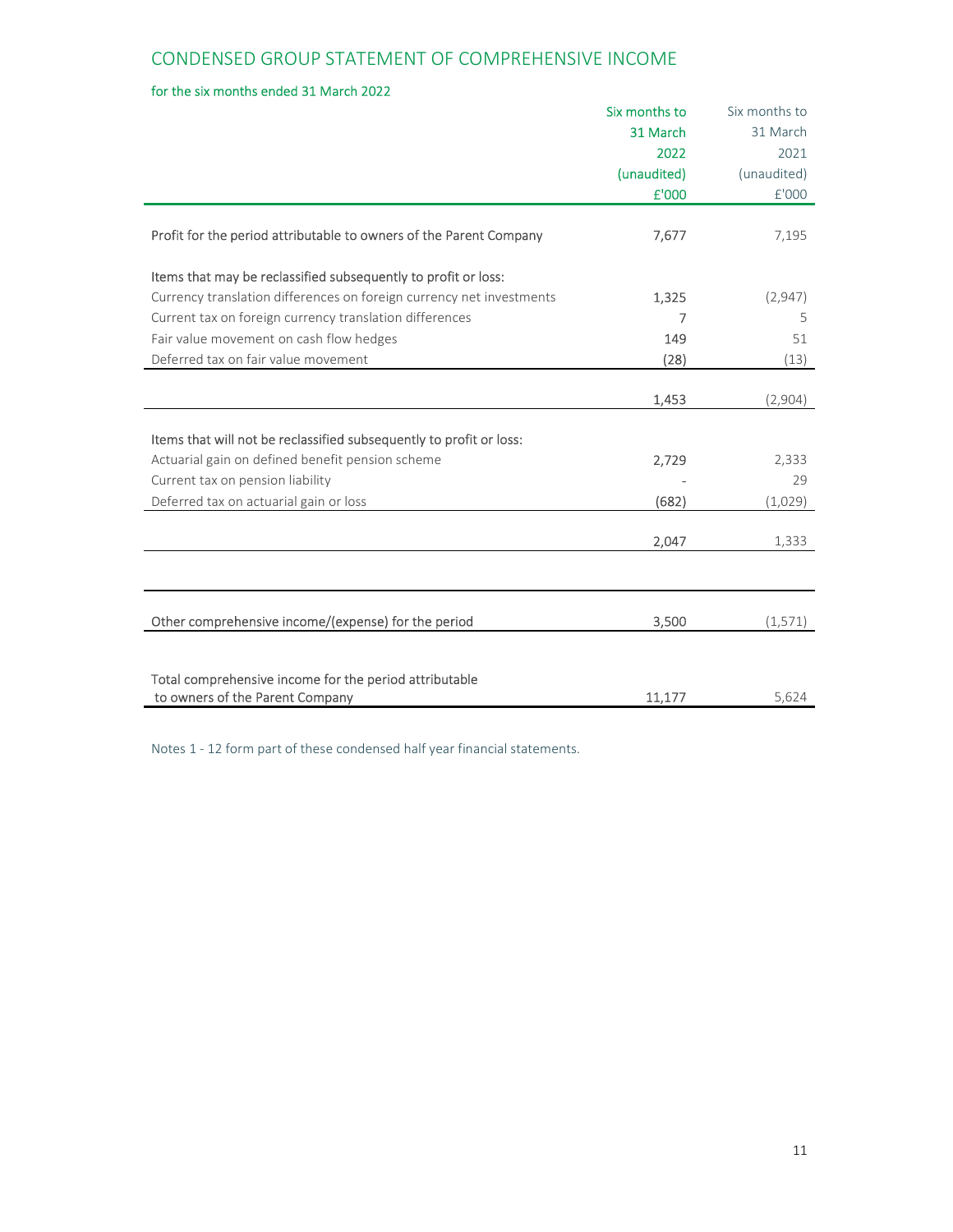# CONDENSED GROUP STATEMENT OF CHANGES IN EQUITY

# for the six months ended 31 March 2021 (unaudited)

|                              |         |         | Own          |         |          |          |                     |
|------------------------------|---------|---------|--------------|---------|----------|----------|---------------------|
|                              |         |         | shares       |         |          |          |                     |
|                              |         | Share   | in           |         | Foreign  |          |                     |
|                              | Share   | premium | share        | Hedging | exchange | Retained |                     |
|                              | capital | account | trusts       | reserve | reserve  | earnings | <b>Total equity</b> |
|                              | £'000   | f'000   | £'000        | £'000   | £'000    | f'000    | £'000               |
| 1 October 2020               | 1,205   | 23,484  | (5)          | 123     | 3,554    | 62,759   | 91,120              |
| Profit for the period        |         |         |              |         |          | 7,195    | 7,195               |
| Exchange differences         |         |         |              |         | (2,947)  |          | (2,947)             |
| Fair value movement on       |         |         |              |         |          |          |                     |
| cash flow hedges             |         |         |              | 51      |          |          | 51                  |
| Actuarial gain on defined    |         |         |              |         |          |          |                     |
| benefit pension scheme       |         |         |              |         |          | 2,333    | 2,333               |
| Taxation relating to items   |         |         |              |         |          |          |                     |
| above                        |         |         |              | (13)    | 5        | (1,000)  | (1,008)             |
| Total comprehensive          |         |         |              |         |          |          |                     |
| income                       |         |         |              | 38      | (2,942)  | 8,528    | 5,624               |
| Transactions with owners:    |         |         |              |         |          |          |                     |
| Dividends                    |         |         |              |         |          | (2,501)  | (2,501)             |
| Share-based payments         |         |         |              |         |          | 924      | 924                 |
| Movement in own shares in    |         |         |              |         |          |          |                     |
| share trusts                 |         |         | $\mathbf{1}$ |         |          |          | $\mathbf 1$         |
| Gain on release of shares in |         |         |              |         |          |          |                     |
| share trusts                 |         |         |              |         |          | 201      | 201                 |
| Total transactions with      |         |         |              |         |          |          |                     |
| owners                       |         |         | $\mathbf{1}$ |         |          | (1, 376) | (1, 375)            |
| As at 31 March 2021          | 1,205   | 23,484  | (4)          | 161     | 612      | 69,911   | 95,369              |

# for the six months ended 31 March 2022 (unaudited)

|                                           |         |         | Own                      |                              |          |          |         |
|-------------------------------------------|---------|---------|--------------------------|------------------------------|----------|----------|---------|
|                                           |         |         | shares                   |                              |          |          |         |
|                                           |         | Share   | in                       |                              | Foreign  |          |         |
|                                           | Share   | premium | share                    | Hedging                      | exchange | Retained | Total   |
|                                           | capital | account | trusts                   | reserve                      | reserve  | earnings | equity  |
|                                           | E'000   | E'000   | £'000                    | E'000                        | £'000    | E'000    | £'000   |
| 1 October 2021                            | 1,208   | 23,484  | (4)                      | (292)                        | 1,820    | 80,083   | 106,299 |
| Profit for the period                     |         |         |                          |                              |          | 7,677    | 7,677   |
| Exchange differences                      |         |         |                          |                              | 1,325    |          | 1,325   |
| Fair value movement on cash flow hedges   |         |         |                          | 149                          |          |          | 149     |
| Actuarial gain on defined benefit pension |         |         |                          |                              |          |          |         |
| scheme                                    |         |         |                          |                              |          | 2,729    | 2,729   |
| Taxation relating to items above          |         |         |                          | (28)                         |          | (682)    | (703)   |
| Total comprehensive income                |         |         | $\overline{\phantom{0}}$ | 121                          | 1,332    | 9,724    | 11,177  |
| Transactions with owners:                 |         |         |                          |                              |          |          |         |
| <b>Dividends</b>                          |         |         |                          |                              |          | (3,322)  | (3,322) |
| Share-based payments                      |         |         |                          |                              |          | 616      | 616     |
| Issue of new shares                       | 1       |         | (1)                      |                              |          |          |         |
| Movement in own shares in share trusts    |         |         | 4                        |                              |          |          | 4       |
| Gain on release of shares in share trusts |         |         |                          |                              |          | 214      | 214     |
| Total transactions with owners            | 1       |         | 3                        | $\qquad \qquad \blacksquare$ |          | (2, 492) | (2,488) |
| As at 31 March 2022                       | 1,209   | 23,484  | (1)                      | (171)                        | 3,152    | 87,315   | 114,988 |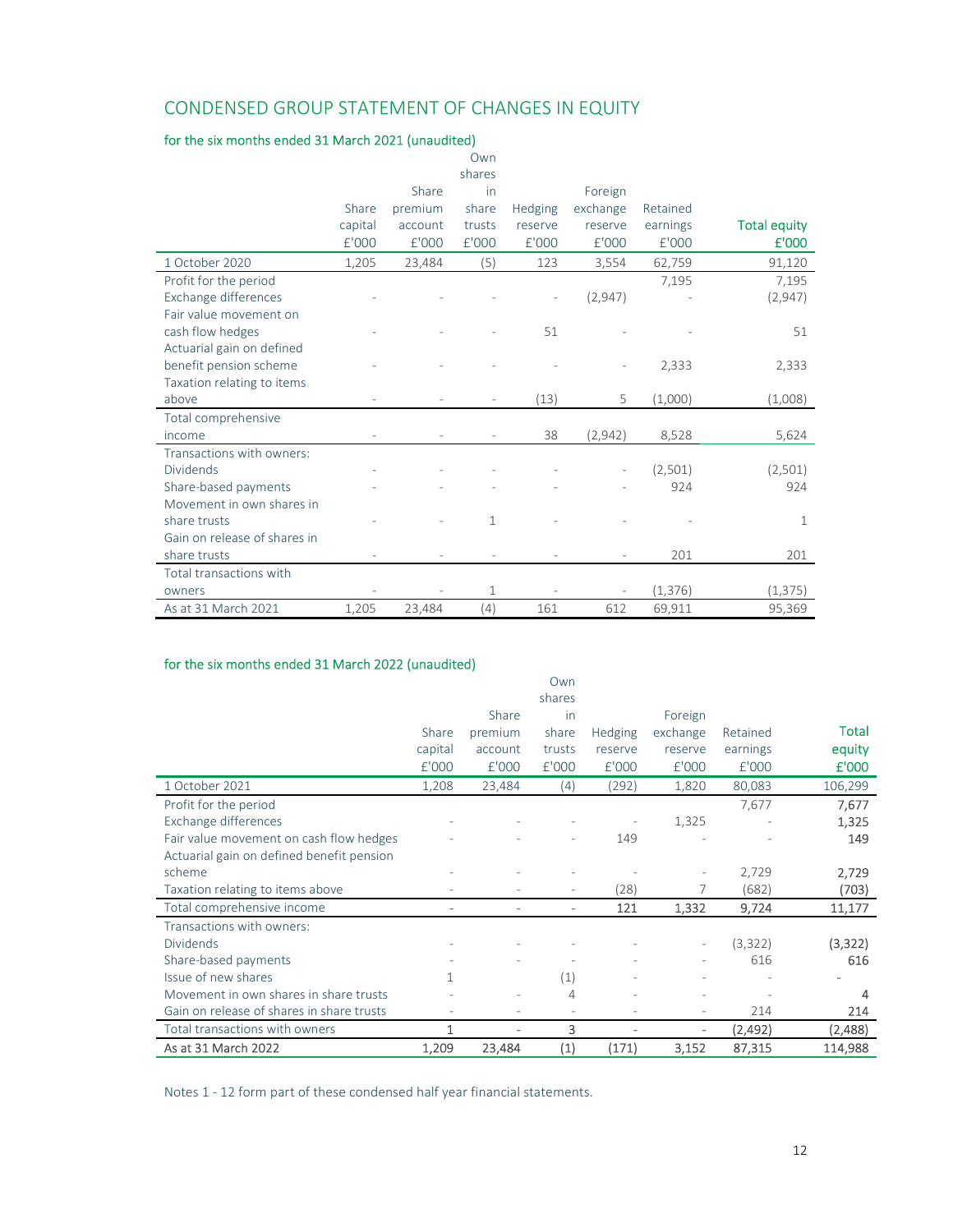# CONDENSED GROUP BALANCE SHEET

as at 31 March 2022

|                                  | As at               | As at                |
|----------------------------------|---------------------|----------------------|
|                                  | 31 March            | 30 September         |
|                                  | 2022                | 2021                 |
|                                  | (unaudited)         | (audited)            |
|                                  | £'000               | $\rm{f}^{\prime}000$ |
|                                  |                     |                      |
| <b>ASSETS</b>                    |                     |                      |
| Non-current assets               |                     |                      |
| Intangible assets                | 2,826               | 2,424                |
| Property, plant and equipment    | 65,156              | 61,039               |
| Right-of-use assets              | 390                 | 1,556                |
| Deferred tax assets              | 104                 | 792                  |
|                                  |                     |                      |
|                                  | 68,476              | 65,811               |
| <b>Current assets</b>            |                     |                      |
| Inventories                      | 57,767              | 47,263               |
| Trade and other receivables      | 32,155              | 26,371               |
| Current tax assets               | 734                 | 2,701                |
| Derivative financial instruments | 33                  | 11                   |
| Cash and bank balances           | 4,875               | 7,260                |
|                                  |                     |                      |
|                                  | 95,564              | 83,606               |
| <b>Total assets</b>              | 164,040             | 149,417              |
|                                  |                     |                      |
| <b>LIABILITIES</b>               |                     |                      |
| <b>Current liabilities</b>       |                     |                      |
| Borrowings                       | (21, 915)           | (12, 697)            |
| Provisions                       | (291)               | (143)                |
| Trade and other payables         | (17, 327)           | (17, 027)            |
| Lease liabilities                | (75)                | (96)                 |
| Current tax liabilities          | (114)               |                      |
| Derivative financial instruments | (509)               | (593)                |
|                                  | (40, 231)           | (30, 556)            |
|                                  |                     |                      |
| Net current assets               | 55,333              | 53,050               |
| Non-current liabilities          |                     |                      |
| Borrowings                       |                     | (2,624)              |
| Post-employment benefits         | (2, 335)<br>(3,921) | (6,806)              |
| Lease liabilities                |                     |                      |
| Deferred tax liabilities         | (337)               | (957)<br>(2, 175)    |
|                                  | (2, 228)            |                      |
|                                  | (8,821)             | (12, 562)            |
| <b>Total liabilities</b>         | (49,052)            | (43, 118)            |
| Net assets                       | 114,988             | 106,299              |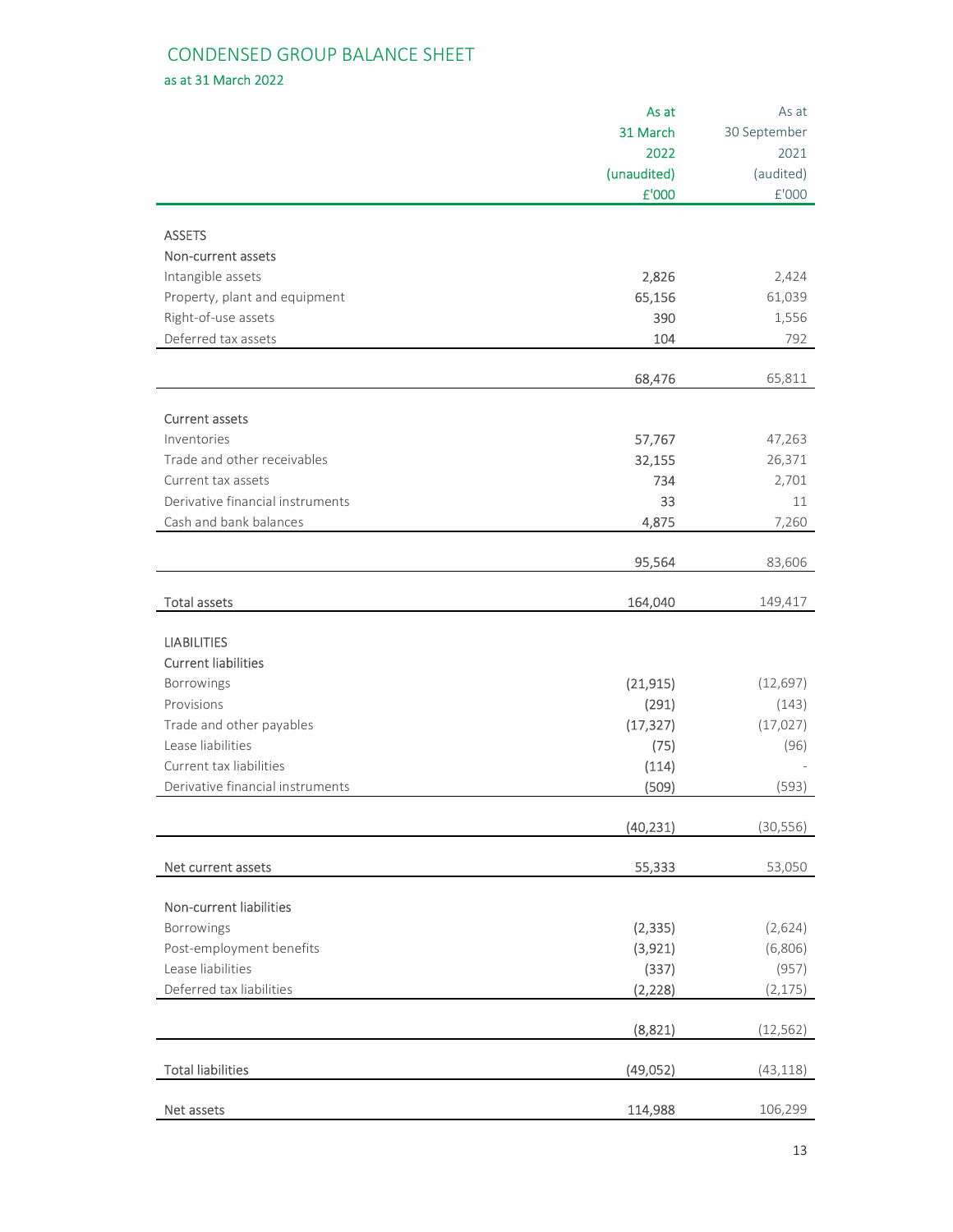# CONDENSED GROUP BALANCE SHEET (continued)

# as at 31 March 2022

|                                                           | As at       | As at        |
|-----------------------------------------------------------|-------------|--------------|
|                                                           | 31 March    | 30 September |
|                                                           | 2022        | 2021         |
|                                                           | (unaudited) | (audited)    |
|                                                           | £'000       | £'000        |
|                                                           |             |              |
| <b>EQUITY</b>                                             |             |              |
| Share capital                                             | 1,209       | 1,208        |
| Share premium account                                     | 23,484      | 23,484       |
| Own shares in share trusts                                | (1)         | (4)          |
| Hedging reserve                                           | (171)       | (292)        |
| Foreign exchange reserve                                  | 3,152       | 1,820        |
| Retained earnings                                         | 87,315      | 80,083       |
|                                                           |             |              |
| Total equity attributable to owners of the Parent Company | 114,988     | 106,299      |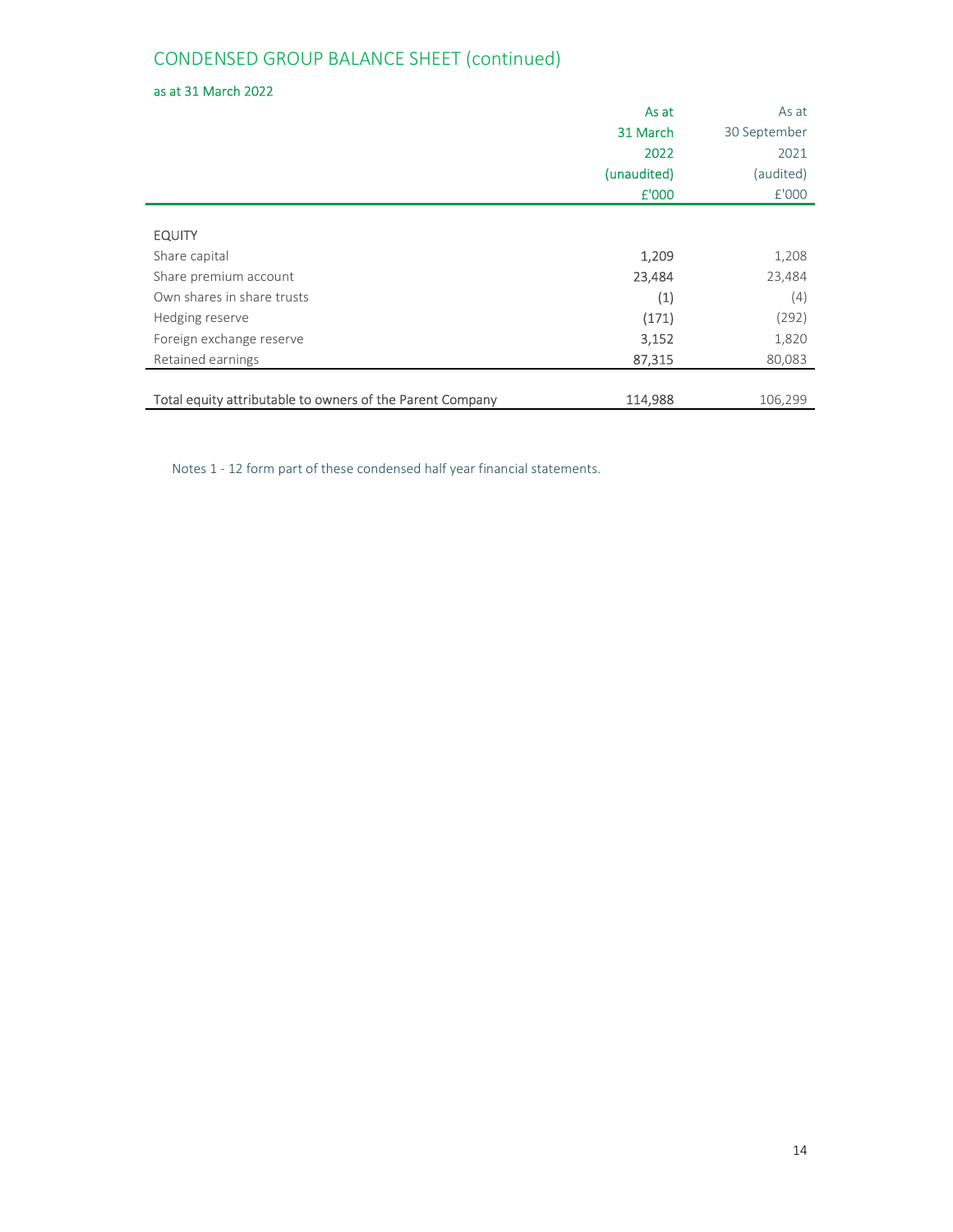# CONDENSED GROUP STATEMENT OF CASH FLOWS

# for the six months ended 31 March 2022

|                                                          | Six months to | Six months to |
|----------------------------------------------------------|---------------|---------------|
|                                                          | 31 March      | 31 March      |
|                                                          | 2022          | 2021          |
|                                                          | (unaudited)   | (unaudited)   |
|                                                          | £'000         | £'000         |
|                                                          |               |               |
| Cash flow from operating activities                      |               |               |
| Profit before taxation including discontinued operations | 8,952         | 9,681         |
| Adjusted for:                                            |               |               |
| Depreciation of property, plant and equipment            | 1,100         | 973           |
| Amortisation of intangible assets                        | 81            | 28            |
| Gain on disposal of property, plant and equipment        | (3, 323)      |               |
| Net finance costs excluding pensions cost                | 172           | 107           |
| Share-based payments                                     | 603           | 938           |
| Decrease/(increase) in fair value of derivatives         | 43            | (97)          |
| Increase in post-employment benefit obligations          | 69            | 79            |
|                                                          |               |               |
| Operating cash flow before movements in working capital  | 7,697         | 11,709        |
|                                                          |               |               |
| Movements in working capital:                            |               |               |
| Increase in inventories                                  | (9,749)       | (5, 472)      |
| Increase in receivables                                  | (5, 498)      | (5, 227)      |
| Increase in payables                                     | 197           | 5,329         |
|                                                          |               |               |
| Cash generated from operations                           | (7, 353)      | 6,339         |
| Employer contributions to defined benefit pension scheme | (225)         | (225)         |
| Taxation received/(paid)                                 | 811           | (1,631)       |
| Net cash from operating activities                       | (6, 767)      | 4,483         |
|                                                          |               |               |
| Cash flow from investing activities                      |               |               |
| Proceeds on disposal of property                         | 5,597         |               |
| Purchase of property, plant and equipment                | (6, 231)      | (7, 504)      |
| Purchase of intangible assets                            | (474)         | (180)         |
| Interest received                                        | 9             | 11            |
|                                                          |               |               |
|                                                          | (1,099)       | (7, 673)      |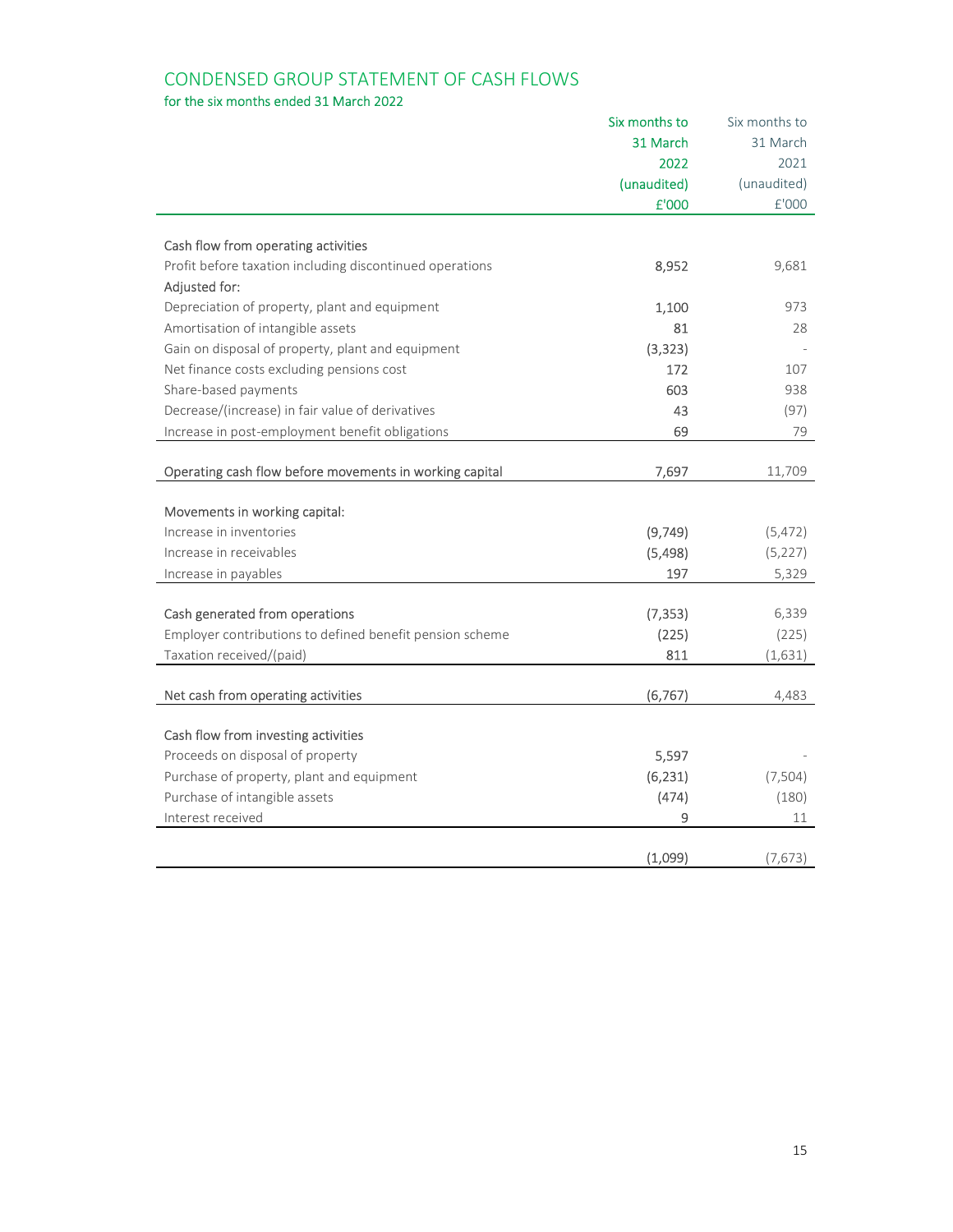# CONDENSED GROUP STATEMENT OF CASH FLOWS (continued) for the six months ended 31 March 2022

|                                                     | Six months to | Six months to |
|-----------------------------------------------------|---------------|---------------|
|                                                     | 31 March      | 31 March      |
|                                                     | 2022          | 2021          |
|                                                     | (unaudited)   | (unaudited)   |
|                                                     | £'000         | £'000         |
|                                                     |               |               |
| Cash flow from financing activities                 |               |               |
| Increase of bank loans                              | 9,649         | 2,619         |
| Repayment of bank loans                             | (461)         | (461)         |
| Interest paid                                       | (181)         | (120)         |
| Repayment of lease liabilities                      | (33)          | (5)           |
| Dividends paid                                      | (3, 322)      | (2,501)       |
| Proceeds on issue of shares                         | $\mathbf{1}$  |               |
| Net sale of own shares by share trusts              | 217           | 201           |
|                                                     |               |               |
|                                                     | 5,870         | (267)         |
|                                                     |               |               |
| Net increase in cash and cash equivalents           | (1,996)       | (3,457)       |
| Effect of foreign exchange rates                    | 18            | (194)         |
|                                                     |               |               |
| Movement in cash and cash equivalents in the period | (1,978)       | (3,651)       |
| Cash and cash equivalents at beginning of period    | 247           | 5,250         |
| Cash and cash equivalents at end of period          | (1,731)       | 1,599         |
|                                                     |               |               |
|                                                     |               |               |
| Cash and cash equivalents comprise:                 |               |               |
| Cash and bank balances                              | 4,875         | 8,143         |
| Bank overdrafts                                     | (6,606)       | (6, 544)      |
|                                                     |               |               |
|                                                     | (1,731)       | 1,599         |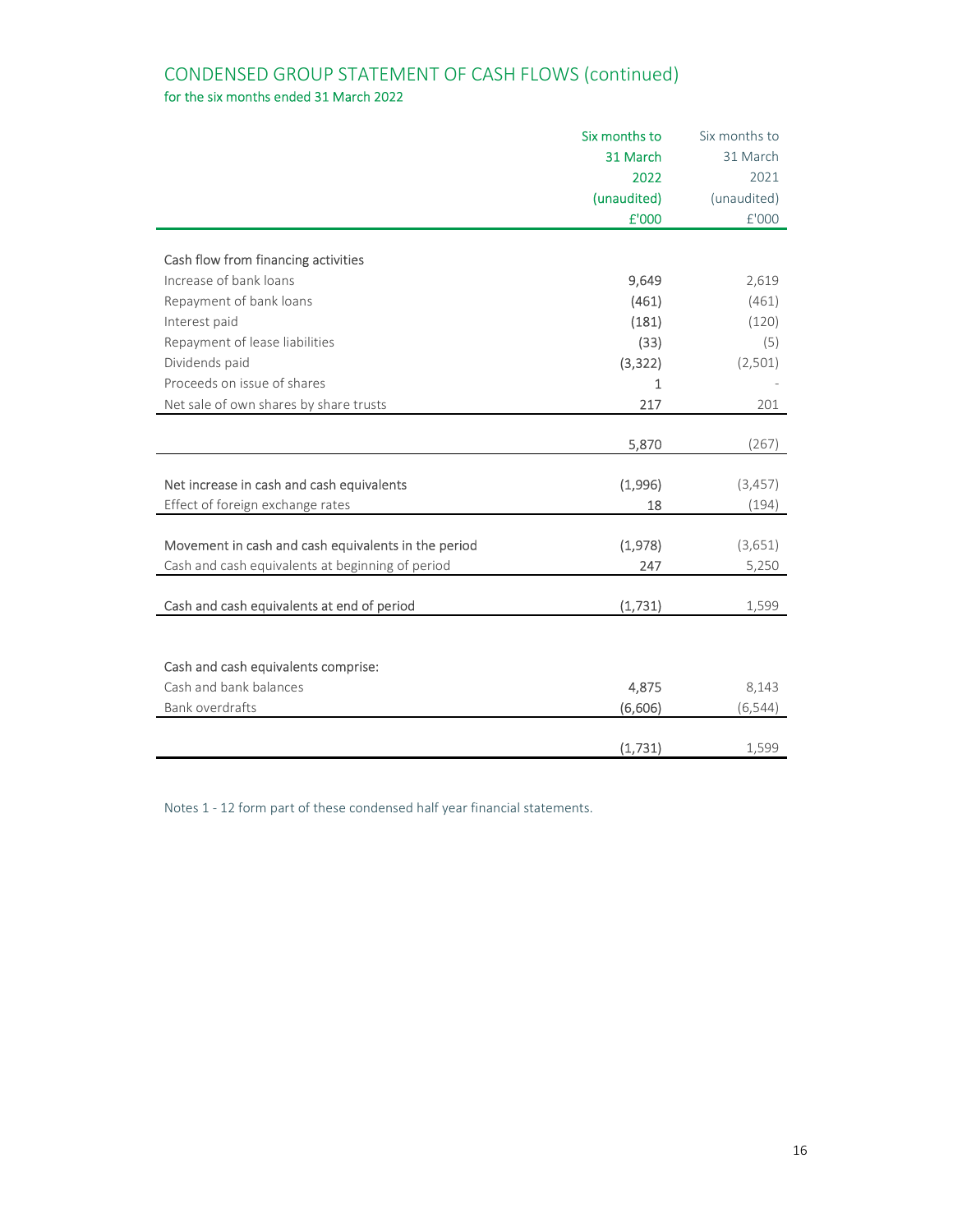# CONDENSED GROUP RECONCILIATION OF NET CASH FLOW TO MOVEMENT IN NET DEBT

### for the six months ended 31 March 2022

|                                                     | Six months to | Six months to |
|-----------------------------------------------------|---------------|---------------|
|                                                     | 31 March      | 31 March      |
|                                                     | 2022          | 2021          |
|                                                     | (unaudited)   | (unaudited)   |
|                                                     | £'000         | E'000         |
|                                                     |               |               |
| Movement in cash and cash equivalents in the period | (1,978)       | (3,651)       |
| Increase of bank loans                              | (9,649)       | (2,619)       |
| Repayment of bank loans                             | 461           | 461           |
| Decrease/(increase) of lease liabilities            | 641           | (7)           |
|                                                     |               |               |
| Cash outflow from changes in net cash in the period | (10, 525)     | (5,816)       |
| Effect of foreign exchange rates                    | (148)         | 255           |
|                                                     |               |               |
| Movement in net cash in the period                  | (10, 673)     | (5, 561)      |
| Net (debt)/cash at beginning of period              | (9, 114)      | 427           |
|                                                     |               |               |
| Net debt at end of period                           | (19,787)      | (5,134)       |

Notes 1 - 12 form part of these condensed half year financial statements.

### Responsibility statement

We confirm that to the best of our knowledge:

(a) the condensed set of financial statements for the six months ended 31 March 2022 has been prepared in accordance with IAS 34

(b) the half year report and condensed financial statements includes a fair review of the information required by DTR 4.2.7R (indication of important events during the first six months and description of principal risks and uncertainties for the remaining six months of the year)

(c) the half year report and condensed financial statements includes a fair review of the information required by DTR 4.2.8R (disclosure of related party transactions and changes therein).

By order of the Board

### RICHARD HOPE

Chief Financial Officer 9 May 2022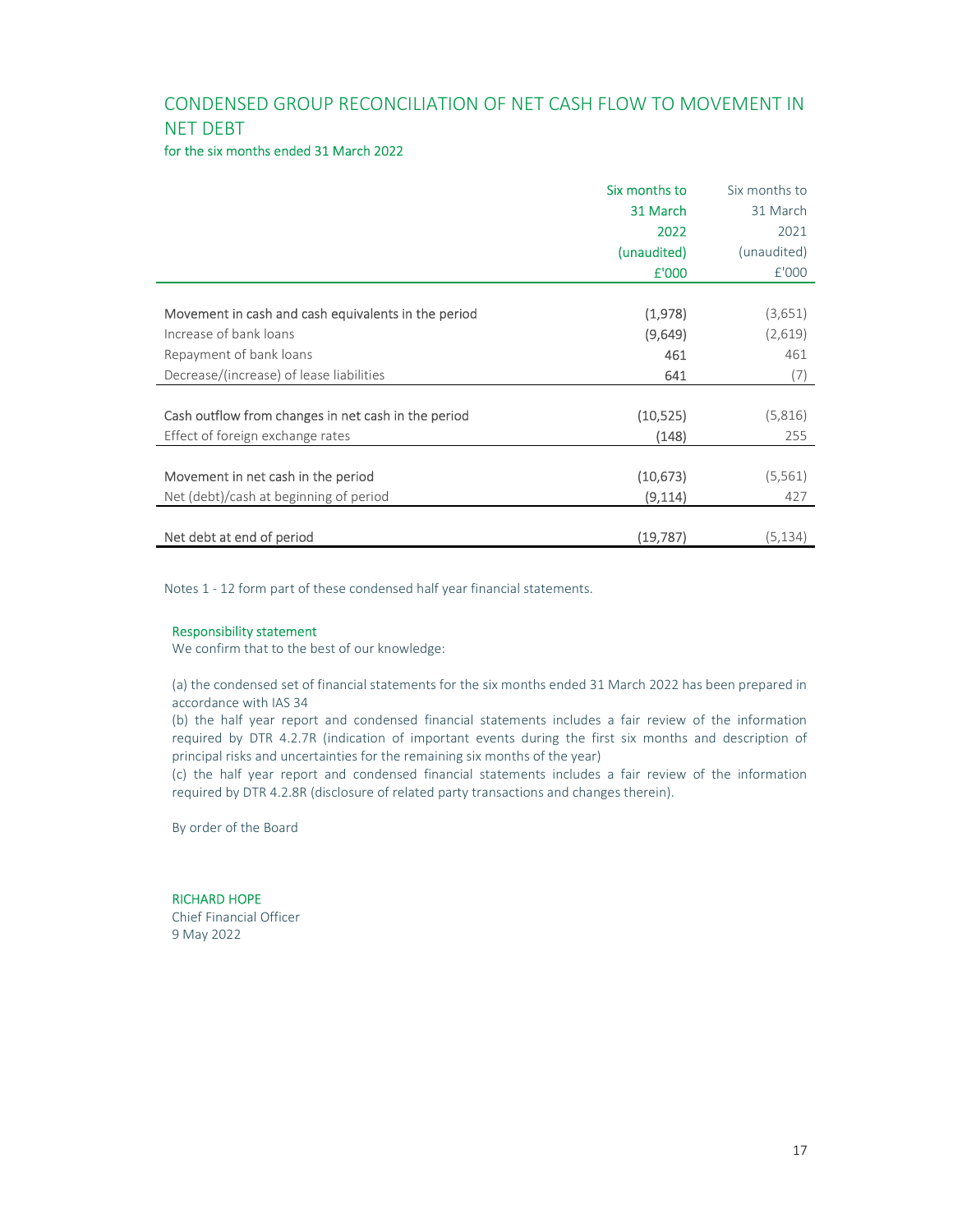# NOTES TO THE UNAUDITED HALF YEAR FINANCIAL STATEMENTS

#### 1. Basis of preparation

The Group has prepared its condensed half year financial statements in accordance with the Disclosure Guidance and Transparency Rules of the Financial Conduct Authority and the reporting requirements of IAS 34, 'Interim Financial Reporting'.

The information relating to the six months ended 31 March 2022 and 31 March 2021 is unaudited and does not constitute statutory accounts. The statutory accounts for the year ended 30 September 2021 have been reported on by the Group's auditors and delivered to the Registrar of Companies. The report of the auditors was unqualified, did not include a reference to any matters to which the auditors drew attention by way of emphasis without qualifying their report and did not contain a statement under section 498 of the Companies Act 2006. These condensed half year financial statements for the six months ended 31 March 2022 have neither been audited nor formally reviewed by the Group's auditors.

### 2. Accounting policies

These condensed half year financial statements have been prepared on the basis of the same accounting policies and methods of computation as set out in the Group's 30 September 2021 annual report.

There were no new standards, or amendments to standards, which are mandatory and relevant to the Group for the first time for the financial year ending 30 September 2022 which have had a material effect on these condensed half year financial statements.

#### 3. Accounting estimates

The preparation of the condensed half year financial statements requires management to make judgements, estimates and assumptions that affect the application of accounting policies and the reported amounts of assets and liabilities, income and expenses. In preparing these condensed half year financial statements, the significant judgements made by management in applying the Group's accounting policies and the key sources of estimation uncertainty were the same as those applied to the audited consolidated financial statements as at, and for the year ended, 30 September 2021.

### 4. Going concern

As at the date of this report, the Directors have a reasonable expectation that the Group has adequate resources to continue in business for the foreseeable future. Accordingly, the condensed half year financial statements have been prepared on the going concern basis.

### 5. Risks and uncertainties

The Group's operations involve a series of risks and uncertainties across a range of strategic, commercial, operational and financial areas and a process is in place to identify and assess their potential impact on the Group's business, which is regularly updated. The principal risks and uncertainties for the remainder of the financial year are not expected to change materially from those included on pages 54 - 59 of the 2021 Annual Report and Financial Statements.

#### 6. Russian invasion of Ukraine

The Group has considered the impact on its business of Russia's invasion of Ukraine, which commenced on 24 February 2022, and does not expect there to be any adverse consequences to its trading performance in the immediate future. On 4 March 2022 the Group suspended all offers, orders, and shipments to Russia.

#### 7. Segmental information

Business segments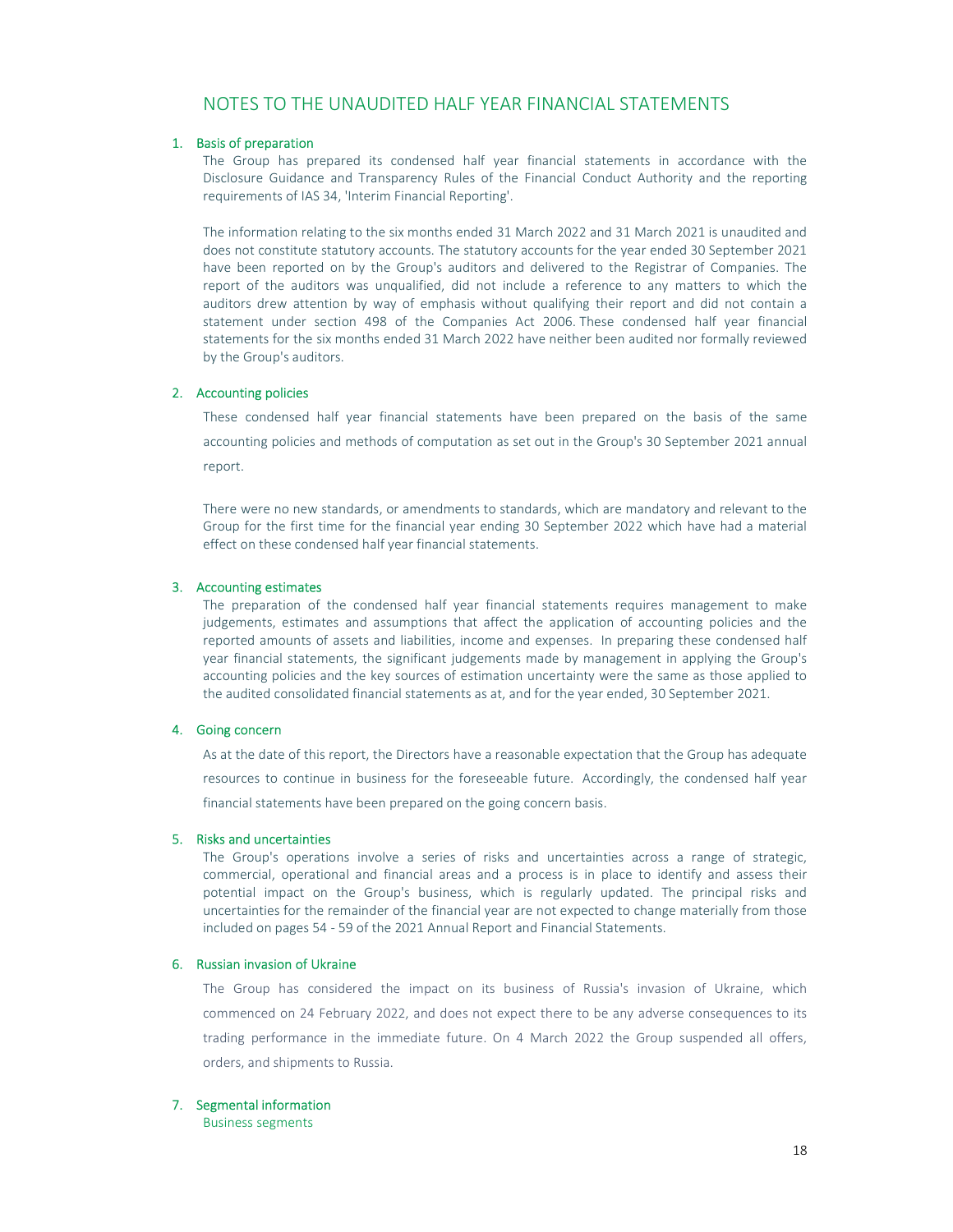IFRS 8 requires operating segments to be identified on the basis of internal financial information reported to the Chief Operating Decision Maker (CODM). The Group's CODM has been identified as the Board of Directors who are primarily responsible for the allocation of resources to the segments and for assessing their performance. The disclosure in the Group accounts of segmental information is consistent with the information used by the CODM in order to assess profit performance from the Group's operations. The Group operates one global business segment engaging in the manufacture and supply of innovative ingredient solutions for the beverage, flavour, fragrance and consumer product industries with manufacturing sites in the UK and the US. Many of the Group's activities, including sales, manufacturing, technical, IT and finance, are managed globally on a Group basis.

#### Geographical segments

The following table provides an analysis of the Group's revenue by geographical market for continuing operations.

|                          |           |               |               |                     | <b>Year on Year</b> |
|--------------------------|-----------|---------------|---------------|---------------------|---------------------|
|                          |           | Six months to | Six months to |                     | Growth              |
|                          |           | 31 March      | 31 March      | <b>Year on Year</b> | - constant          |
|                          |           | 2022          | 2021          | Growth              | currency            |
|                          |           | (unaudited)   | (unaudited)   | (unaudited)         | (unaudited)         |
| Revenue by destination   |           | £'000         | £'000         | %                   | %                   |
|                          |           |               |               |                     |                     |
| United Kingdom           |           | 4,882         | 4,552         | 7.2%                | 7.2%                |
| Rest of Europe           | - Germany | 3,910         | 3,150         | 24.1%               | 24.1%               |
|                          | - Ireland | 5,244         | 2,742         | 91.2%               | 91.1%               |
|                          | - Other   | 7,724         | 6,842         | 12.9%               | 12.8%               |
| <b>The Americas</b>      | - USA     | 23,781        | 27,379        | (13.1%)             | (13.4%)             |
|                          | - Other   | 6,529         | 5,070         | 28.8%               | 28.5%               |
| <b>Rest of the World</b> | - China   | 3,549         | 3,338         | 6.3%                | 6.3%                |
|                          | - Other   | 10,664        | 7,754         | 37.5%               | 37.5%               |
|                          |           |               |               |                     |                     |
|                          |           | 66,283        | 60,827        | 9.0%                | 8.8%                |

### 8. Exceptional items

The exceptional items referred to in the income statement can be categorised as follows:

|                                                                                                                          | Six months to | Six months to |
|--------------------------------------------------------------------------------------------------------------------------|---------------|---------------|
|                                                                                                                          | 31 March      | 31 March      |
|                                                                                                                          | 2022          | 2021          |
|                                                                                                                          | (unaudited)   | (unaudited)   |
|                                                                                                                          | £'000         | £'000         |
| Disposal of Northern Way premises<br>Gain on property sale<br>Less: tax effect of property sale<br>UK relocation project | 3,323         |               |
| Relocation expenses                                                                                                      | (709)         | (699)         |
| Less: tax effect of relocation expenses                                                                                  | 109           | 124           |
|                                                                                                                          | 2,723         | (575)         |

The exceptional items all relate to non-recurring items.

On 28 February 2022, the Group successfully disposed of its former UK premises at Northern Way, Bury St. Edmunds. The proceeds of the sale, net of selling costs were £5,597,000 and the associated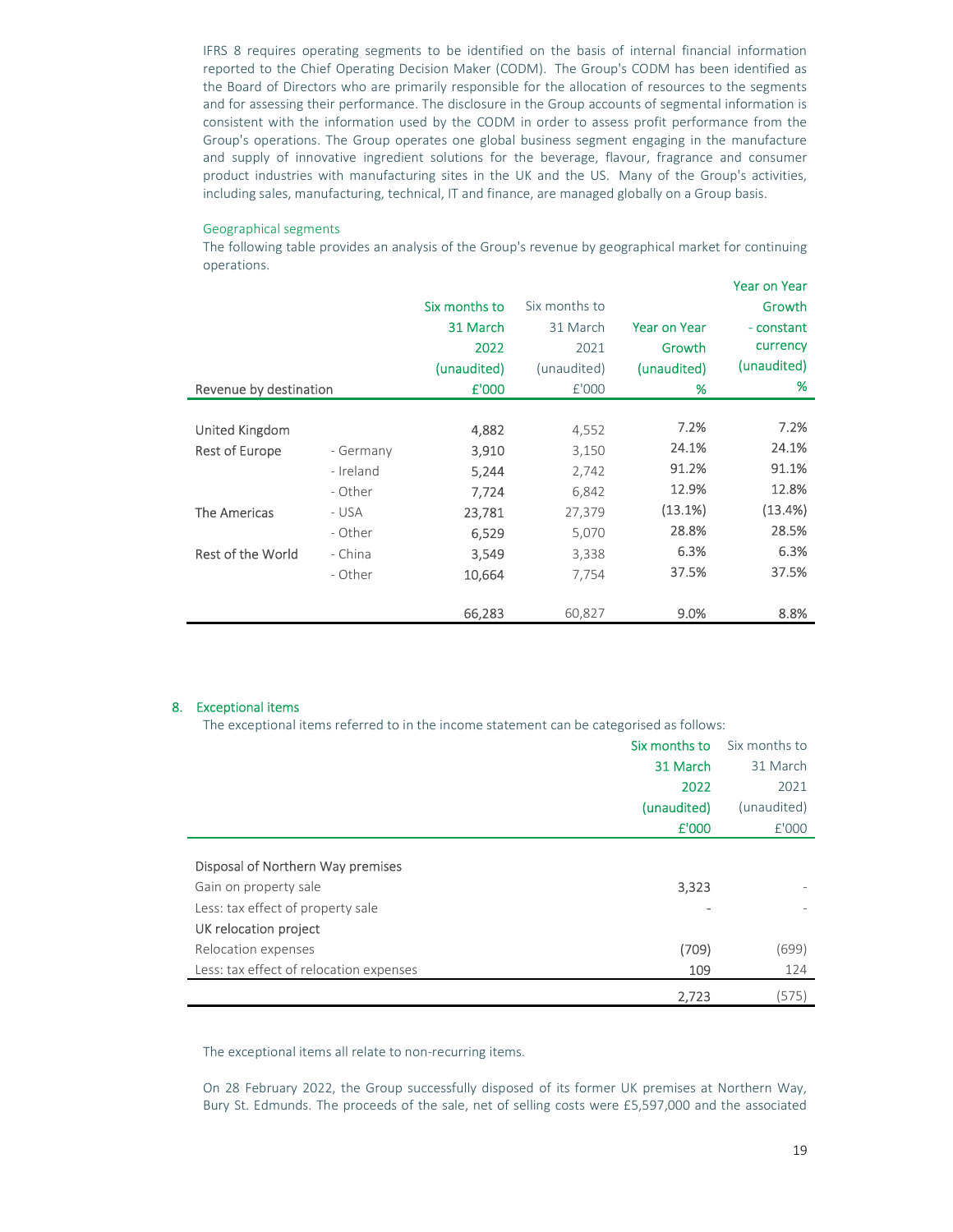gain on disposal was £3,323,000. The gain on the sale of property is not expected to be taxable as indexation allowances are available which fully offset the taxable gain.

Following the sale of Northern Way premises, the Group leased back one building to maintain the continuity of its manufacturing capability during the transition to its new premises at Skyliner Way. The lease is expected to run for 12 months, its associated costs are recognised on a straight-line basis and are not considered to be exceptional in nature.

Relocation expenses relate to one-off costs incurred in connection with the relocation of the Group's UK operations that do not fall to be capitalised.

#### 9. Taxation

The effective tax rate for the six months ended 31 March 2022 has been estimated at 21.8% (H1 2021: 25.1%) as a consequence of the international profit mix differing to that from the prior year.

### 10. Dividends

### Equity dividends on ordinary shares

|                                                                                                      |             | <b>Six months to</b> Six months to |
|------------------------------------------------------------------------------------------------------|-------------|------------------------------------|
|                                                                                                      | 31 March    | 31 March                           |
|                                                                                                      | 2022        | 2021                               |
|                                                                                                      | (unaudited) | (unaudited)                        |
|                                                                                                      | £'000       | £'000                              |
| Final dividend for the year ended 30 September 2021 of 5.50p per<br>share<br>(2020: 4.16p per share) | 3,322       | 2.501                              |

### 11. Earnings per share

#### Basic earnings per share

Basic earnings per share is based on the weighted average number of ordinary shares in issue and ranking for dividend during the year. The weighted average number of shares excludes shares held by the Treatt Employee Benefit Trust (EBT), together with shares held in respect of the Treatt Share Incentive Plan (SIP) which do not rank for dividend.

|                                                                            | Six months to | Six months to      |
|----------------------------------------------------------------------------|---------------|--------------------|
|                                                                            |               | 31 March           |
|                                                                            | 31 March 2022 | 2021               |
|                                                                            | (unaudited)   | (unaudited)        |
|                                                                            |               |                    |
| Profit after taxation attributable to owners of the Parent Company (£'000) | 7.677         | 7,195              |
|                                                                            |               |                    |
| Weighted average number of ordinary shares in issue (No: '000)             | 60,334        | 60,108             |
|                                                                            |               |                    |
| Basic earnings per share (pence)                                           | 12.72p        | 11.97 <sub>p</sub> |

#### Diluted earnings per share

Diluted earnings per share is based on the weighted average number of ordinary shares in issue and ranking for dividend during the year, adjusted for the effect of all dilutive potential ordinary shares. The number of shares used to calculate earnings per share (EPS) have been derived as follows:

|               | <b>Six months to</b> Six months to |
|---------------|------------------------------------|
|               | 31 March                           |
| 31 March 2022 | 2021                               |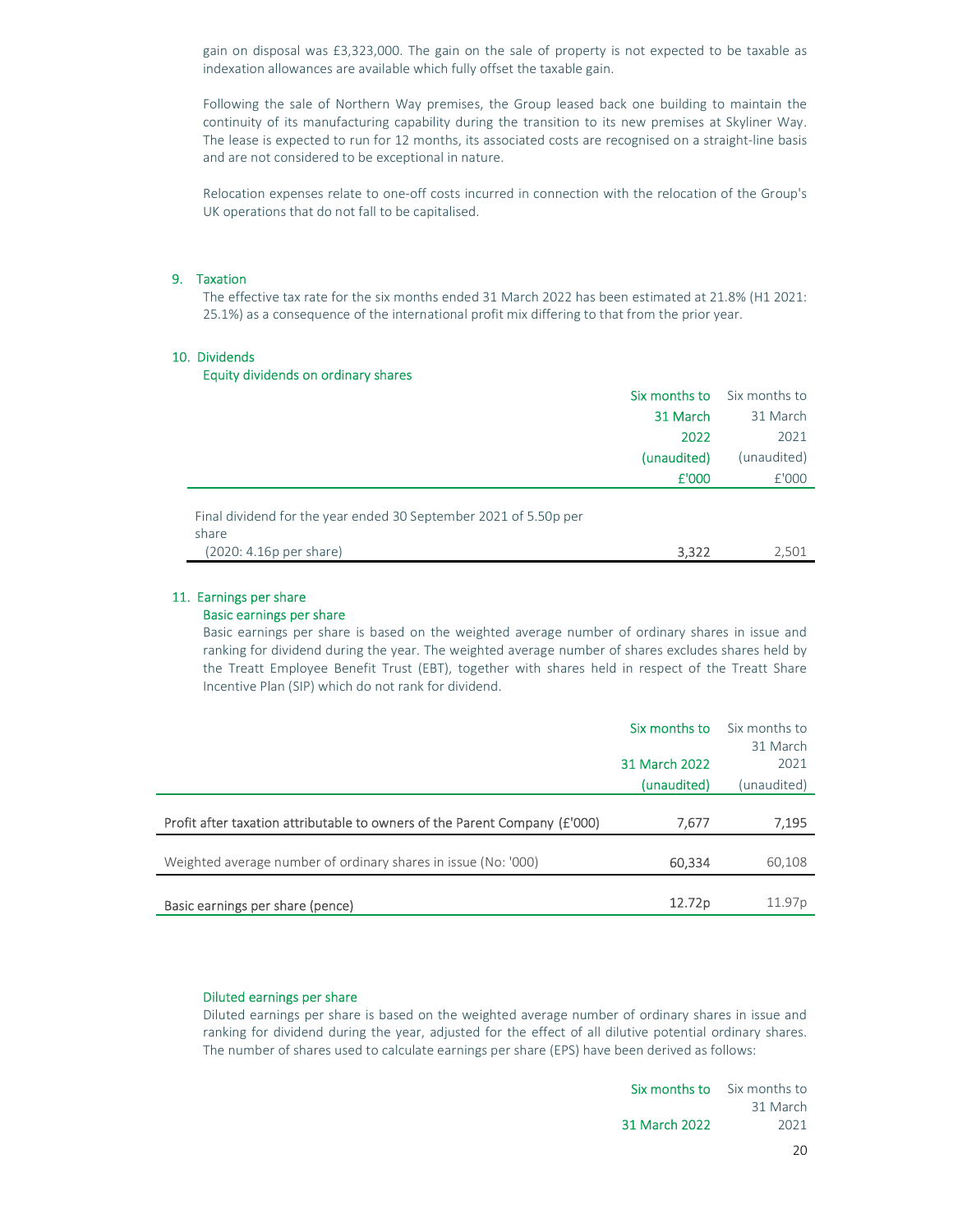|                                                               | (unaudited) | (unaudited)        |
|---------------------------------------------------------------|-------------|--------------------|
|                                                               | No ('000)   | No ('000)          |
|                                                               |             |                    |
| Weighted average number of shares                             | 60,442      | 60,293             |
| Weighted average number of shares held in the EBT and SIP     | (108)       | (185)              |
|                                                               |             |                    |
| Weighted average number of shares for calculating basic EPS   | 60,334      | 60,108             |
| Executive share option schemes                                | 495         | 443                |
| All-employee share options                                    | 171         | 218                |
|                                                               |             |                    |
| Weighted average number of shares for calculating diluted EPS | 61,000      | 60,769             |
|                                                               |             |                    |
| Diluted earnings per share (pence)                            | 12.59p      | 11.84 <sub>p</sub> |

### 11. Earnings per share (continued) Adjusted earnings per share

Adjusted earnings per share measures are calculated based on profits for the year attributable to owners of the Parent Company before exceptional items as follows:

|                                                                    | Six months to | Six months to |
|--------------------------------------------------------------------|---------------|---------------|
|                                                                    |               | 31 March      |
|                                                                    | 31 March 2022 | 2021          |
|                                                                    | (unaudited)   | (unaudited)   |
|                                                                    | £'000         | £'000         |
|                                                                    |               |               |
| Profit after taxation attributable to owners of the Parent Company | 7,677         | 7,195         |
| Adjusted for exceptional items (see note 8):                       |               |               |
| - Gain on property sale                                            | (3,323)       |               |
| - Relocation costs                                                 | 709           | 699           |
| - Taxation thereon                                                 | (109)         | (124)         |
|                                                                    |               |               |
| Adjusted earnings from continuing operations                       | 4,954         | 7,770         |
|                                                                    |               |               |
| Adjusted basic earnings per share (pence)                          | 8.21p         | 12.93p        |
| Adjusted diluted earnings per share (pence)                        | 8.12p         | 12.79p        |

### 12. Capital commitments

The Group has entered into material contracts in connection with the UK relocation project totaling £2,762,000, with a further £1,874,000 committed to capital projects in the US, all of which was unprovided for at the period end.